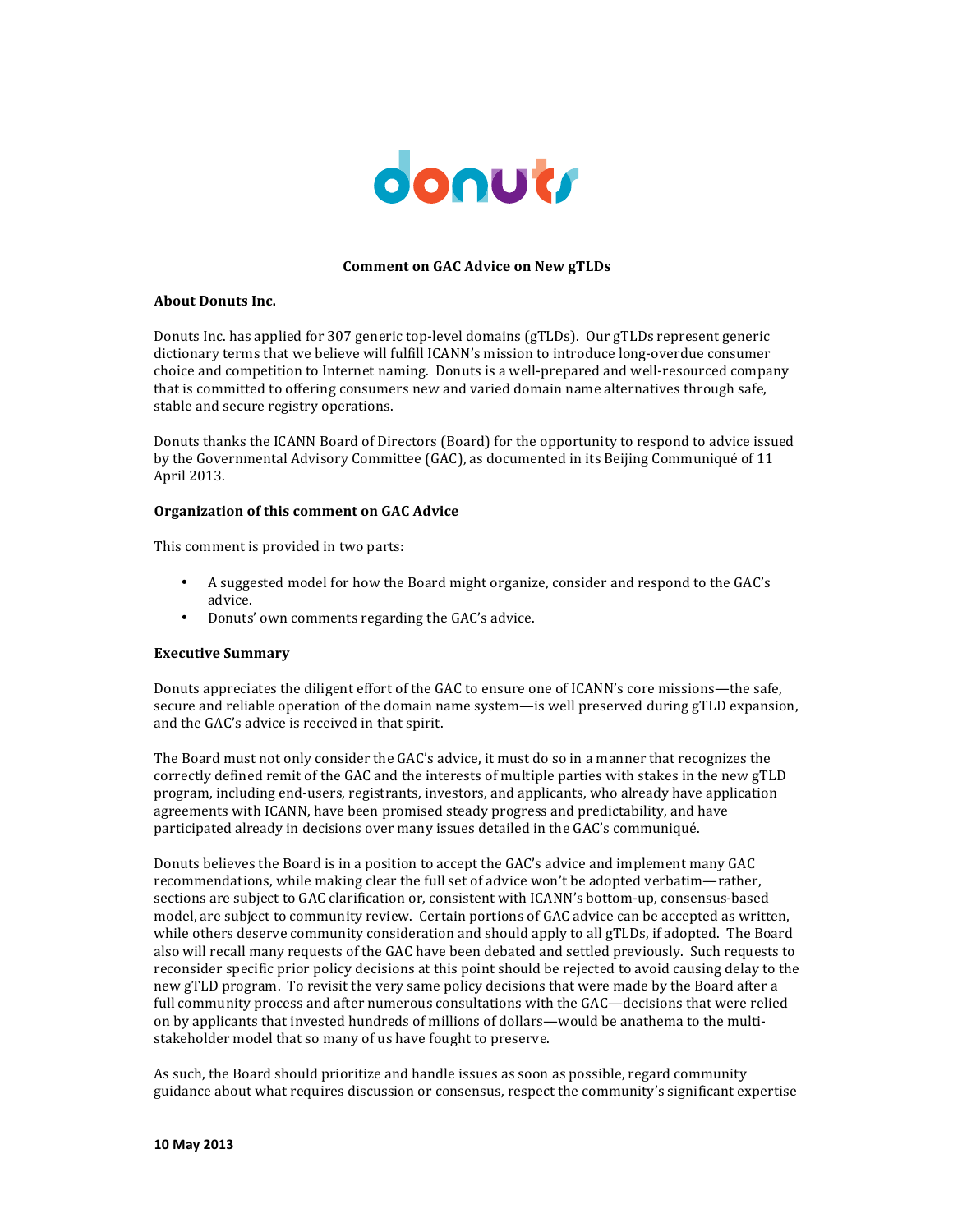regarding issues of implementation, and reject previously decided policy issues. Further, the Board **must** maintain the current delegation timeline while considering how to best implement GAC advice.

With regard to GAC advice on gTLDs for which Donuts has applied, the company believes, again, that advice must not delay their advancement toward delegation, nor delay the overall program itself. The GAC should have provided rationale for its advice regarding the delay of specific strings including.SPA, .VIN and .WINE,—as well as an opportunity to have been heard. At this point, the Board and GAC should not wait for the Durban meeting to make progress on these strings.

As always, Donuts respects the role of the GAC and other members of the community. However, the Board again is asked to revisit the development of new gTLD policy that was long ago finished, and further last-minute attempts to second-guess the Board's decisions regarding the program particularly with policy and procedure requests that obviously are impractical or not fully thought out—are a waste of time that has become all too short. The Board and GAC should not cause further material harm to the program's applicants, which have been subject to innumerable delays, as well as to consumers that are seeking competition and choice. The Board is in a position to continue to advance the new gTLD program and meet ICANN's promises to all stakeholders.

## **Thesis**

The thrust of Donuts' comments is the following:

- The Board should accept most of the GAC's advice and work towards implementation. Some can be implemented immediately, other recommendations will require more detailed implementation planning by the community, and others need more extensive community discussion where there is a policy or important implementation shift and should apply to all gTLDs.
- The Board should reject without debate or a lengthy process any advice that already was advised by the GAC, considered and rejected by the Board (after considerable analysis), and relied upon by the community.
- This set of GAC advice must not further delay the program.
- While new safeguards always should be considered, past decisions were carefully thought out. The current Guidebook contains a set of protections developed by security experts and honed during the GAC Scorecard process. Protection through categorization was extensively considered and rejected as unworkable.
- Applications for .SPA, .VIN and .WINE should not be delayed beyond Initial Evaluation as Donuts continues discussions with relevant GAC members.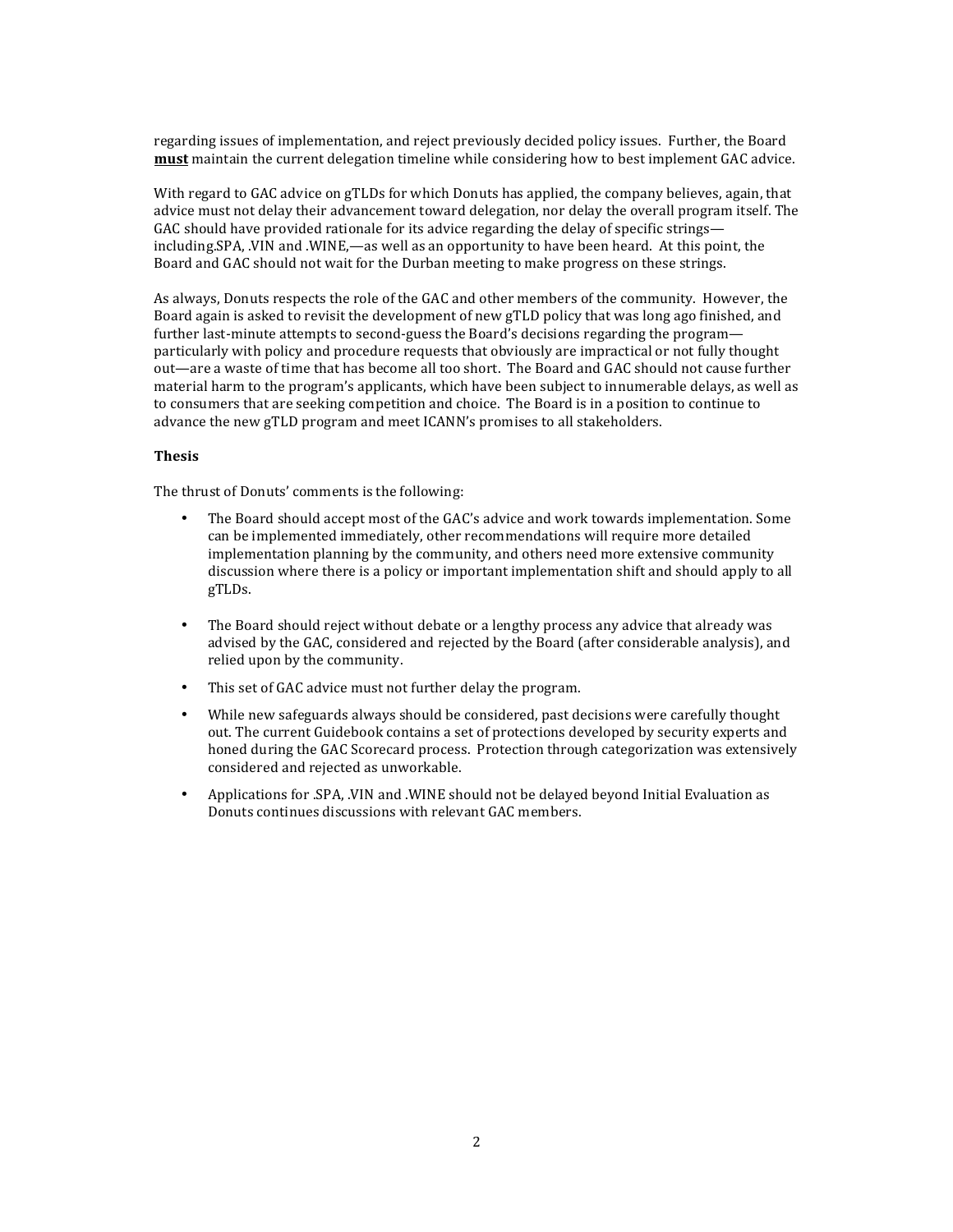# **I. Model for Board Response to GAC Advice**

Donuts recognizes the Board will receive significant input on GAC advice, and reading, understanding and organizing that input in a way that doesn't denigrate or delay the program is very difficult. We also acknowledge the staff's hard work trying to maintain the program's already-delayed timeline.

Accordingly, we recommend that the Board:

1. Accept most of the GAC advice with the understanding advice will not be adopted verbatim, as implementation will have to be considered by the Board and the community. Decline any advice that already was made by the GAC and rejected by the Board.

## **Rationale**

- a. The intent of the advice is to provide safeguards and increase DNS stability and security. This is a worthy objective.
- b. Certain advice can be easily agreed to (RAA requirement, certain other unambiguous safeguards) and implemented. Many applicants, Donuts included, have made these a provision of their Public Interest Commitments (PICs).
- c. Some advice requires additional implementation discussion, either to flesh out or tweak implementation detail or to consider whether a change in policy should be approved.
- d. Outright rejection of GAC advice should be limited to cases in which the Board already rejected similar GAC advice and it should not trigger any requirement for the Board and GAC to wade through the red tape of additional consultation. Applicants should not endure an endless cycle of the same advice. Moving the proverbial goal posts after a decision is made and relied on would be unacceptable Board conduct.
- 2. Request that the GAC prioritize work on issues potentially put off until Durban—specifically the gTLD strings it seeks to "hold" pending Board-GAC discussion (Beijing Communiqué, Sec.1.a.i.ii.1) or further GAC deliberation (Sec.1.c.i).

# Rationale

- a. GAC members provided Early Warnings for some strings, but not all; GAC rationale of any manner did not accompany consensus advice, which is owed to the Board and applicants.
- b. Strings named in Sec.1.c of GAC advice should proceed beyond initial evaluation in order to keep the process on track. "The receipt of GAC advice will not toll the processing of any application (i.e., an application will not be suspended but will continue through the stages of the application process)." (Applicant Guidebook Sec.3.1.)
- c. Because the GAC missed its own deadline for providing advice on specific strings, the Board is well justified in expecting the GAC to so prioritize.
- 3. On the basis of community input, segregate recommendations that are well understood and can be immediately implemented from those that should be rejected and those that require discussion or consensus. For the latter, the Board should describe an accelerated process for implementation on an issue-by-issue basis.

# Rationale

Community discussion will include history of the issues already discussed and thus can be dispensed with. It further will indicate which GAC recommendations require examination based on policy or implementation considerations.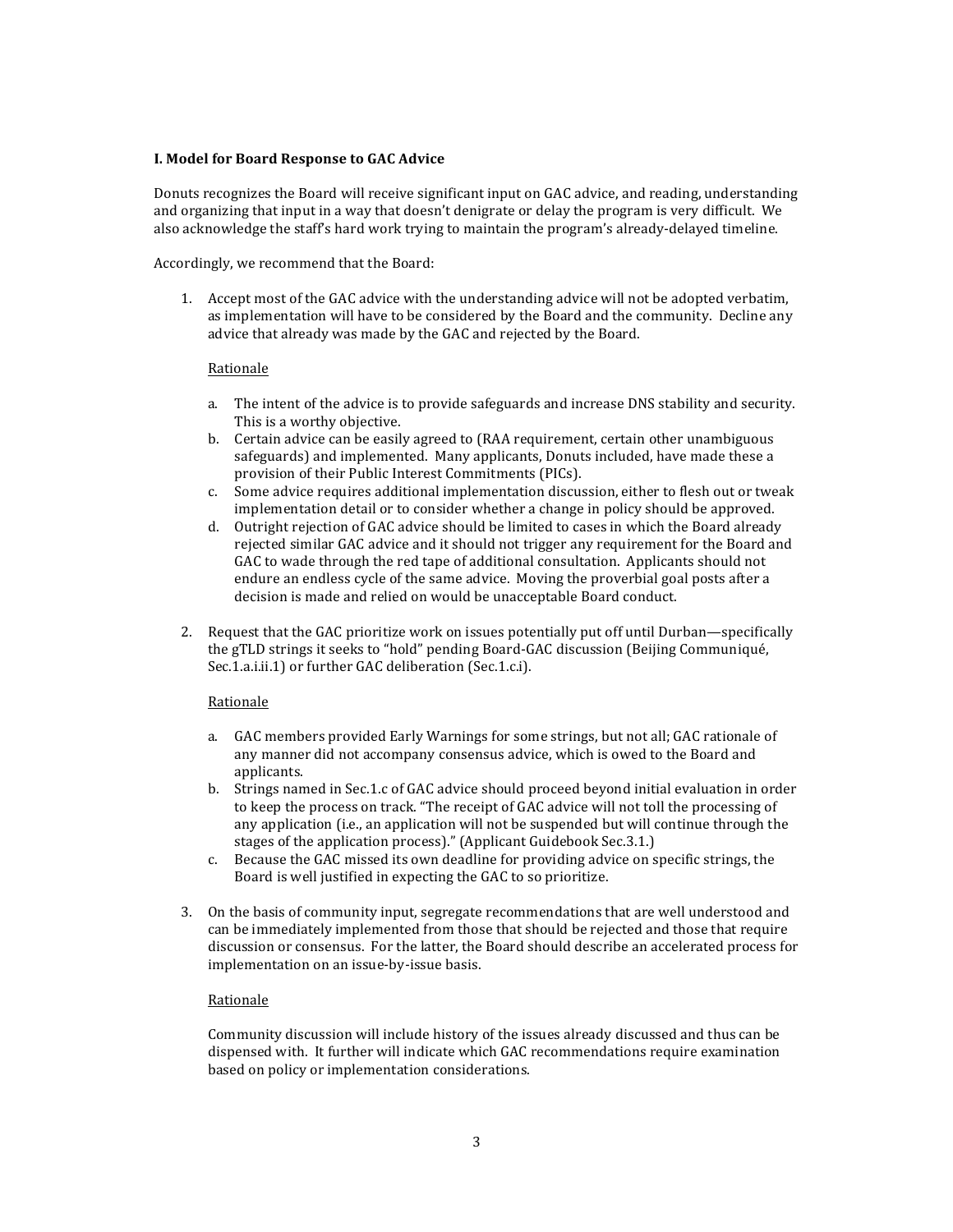- a. Straightforward requirements (for example, general safeguard advice suggestions 1 and 2) will require implementation work to ensure consistency across all gTLDs and a meaningful outcome.
- b. Some concerns (e.g., Whois) are the subject of ongoing community work; GAC recommendations could be implemented, but are better left to inform existing the working group's holistic approach.
- 4. Understand that the re-introduction of categories is problematic and must be rejected, but certain category advice may be worthwhile and should apply to all gTLDs.

# Rationale

- a. The GAC has re-introduced previously-rejected ideas (category safeguard recommendations 6-8) that would hobble innovation, significantly increase end-user costs, and harm business models developed in reliance on the approved Final Applicant Guidebook. Such blanket restrictions would create an uneven playing field and reduce the benefits the program seeks to provide.
- b. The introduction of safeguards by category was discussed but not adopted during the GAC "scorecard era" as they were determined to be unworkable and unenforceable

As the Board stated in the final version of the GAC scorecard:

"It is true that the Board has rejected the idea that community name definitions be expanded to include other sectors and regulated business... Expansion of categories in a clear way is extremely difficult. This is reflected in the public comment received. Community definitions have been drawn narrowly in the Guidebook to prevent abuses. Even expansion of categories will probably not address GAC concerns in come way as even the expanded definition might leave some genuine area of sensitivity unaddressed."1

- c. The program was approved with this understanding. Another bite at this apple is unwarranted as no compelling rationale is provided for reintroduction.
- d. Some category safeguards advocated by the GAC could reasonably apply to all gTLDs (i.e., not only new gTLDs), negating the need for categorization. (Example: requiring protection of confidential information is a reasonable requirement for all gTLDs.)
- 5. As ICANN's ultimate decision authority, inform the GAC that the gTLD process will not be delayed pending the results of discussions, except for the specific strings listed in Sec. 1.A of GAC advice.

# Rationale

It is critical to maintain the current delegation timeline while considering how to implement GAC advice.

a. Success or failure to adhere to the timeline will have reputational impacts: ICANN entities are not seen discretely; to relative outsiders, GAC activity, Board arbitration of various stakeholder interests and ICANN staff execution are seen all together. It's important for all to work together to provide sensible governance and avoid delays that provide ammunition for ICANN opponents.

 $1$  board-notes-gac-scorecard-clean-15apr11-en-2.pdf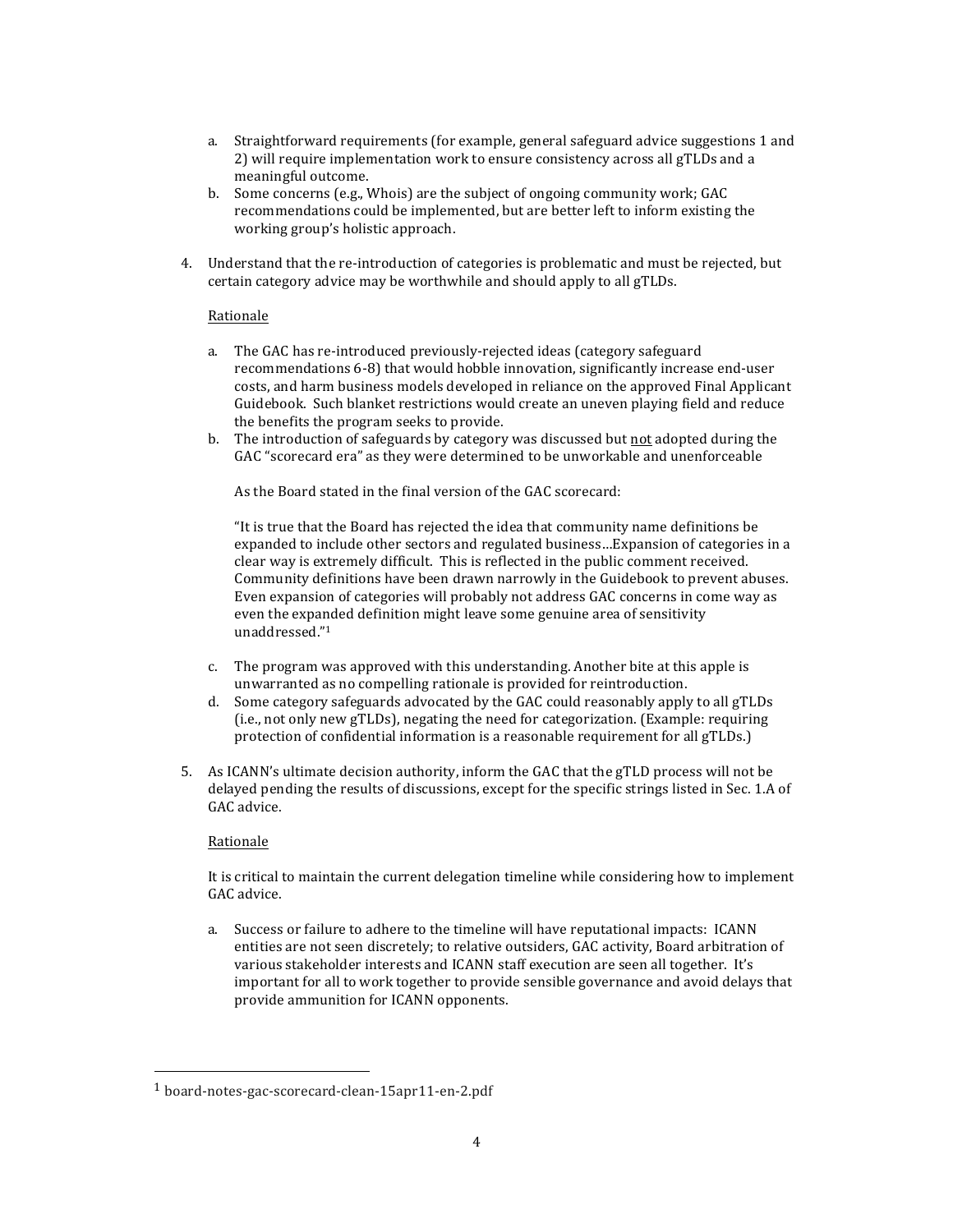ICANN should not have to say, "Staff were prepared to meet goals but governmental stakeholders delayed the program to change controls that were already decided." This is akin to saying "ICANN would have met its objectives, except for the acts of ICANN."

- b. Most GAC advice falls outside that described in the AGB, and therefore should not delay the program. GAC advice on *particular* strings in accordance with Sec 3.1(iii) must be strictly followed.
- c. Certain Safeguard Advice that arrived after the AGB was approved and the process launched are rehashes of previously raised issues that were exhaustively covered by experts, and strengthened by the GAC's Scorecard effort.
- d. While the GAC may provide advice at any time, it must be considered with urgency, while work toward delegation proceeds in parallel. The AGB states: "The receipt of GAC advice will not toll the processing of any application (i.e., an application will not be suspended but will continue through the stages of the application process)." (Emphasis added)

In the context of ICANN's goal to advance competition in the domain name industry, Donuts believes some suggestions deserve policy consideration to ensure applicability to all gTLDs, new and existing. This is consistent with the NTIA's recent letter to ICANN, which states in part:

"We encourage ICANN to explore additional ... protections across all TLDs, existing and new, through community dialogues and appropriate policy development processes in the coming year."

http://www.icann.org/en/news/correspondence/strickling-to-crocker-04oct12-en.pdf

The final result should be that many, but not all of the elements of the GAC Communiqué are implemented at the time of launch in some form, while others go through some process to apply to all gTLDs.!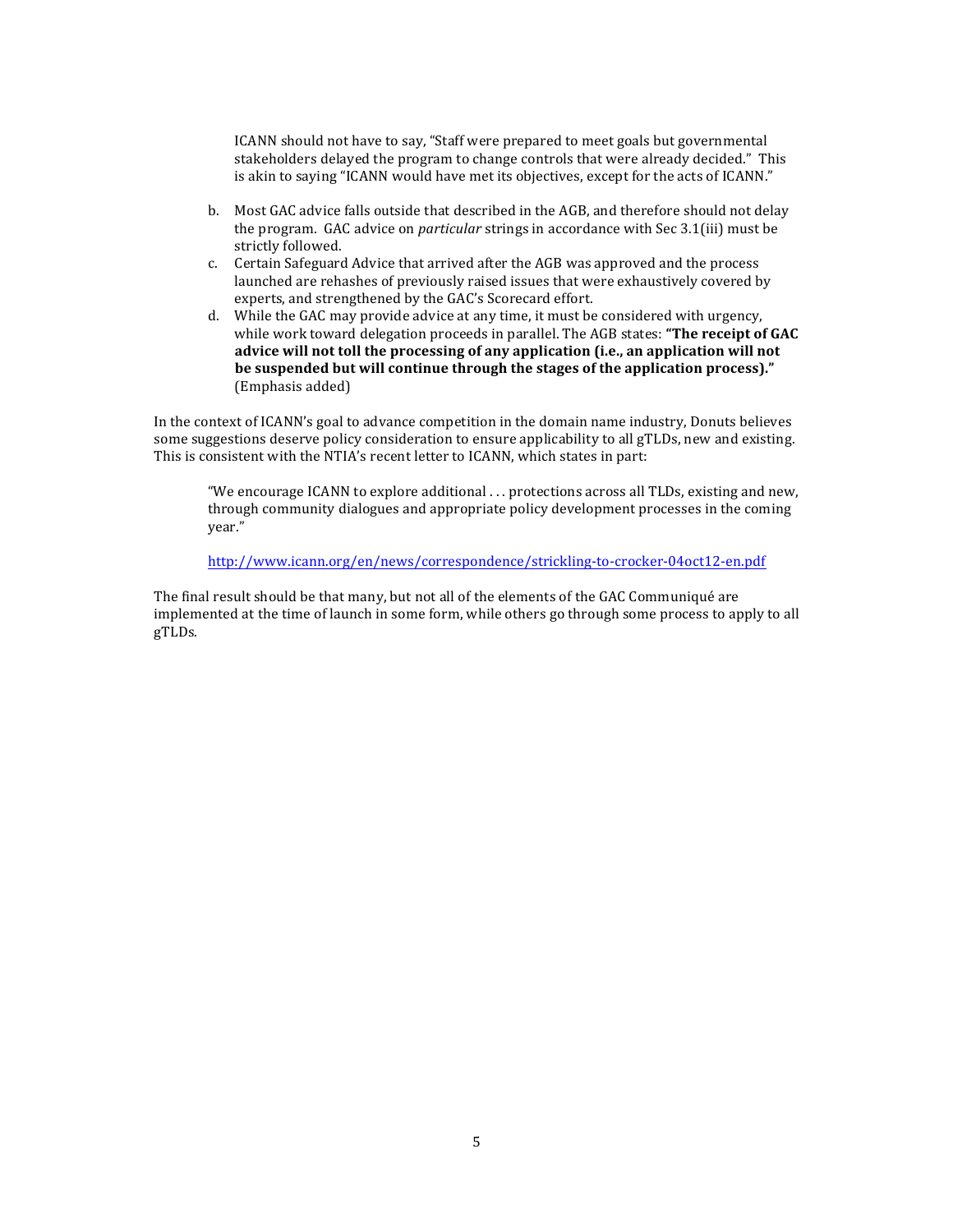## **II. Donuts Comments on GAC Advice**

Donuts respectfully underscores to the Board that the new gTLD program has been entirely developed over a long period of years (including significant contributions from the GAC), satisfying the objective of providing a healthy ecosystem for innovation, consumer choice and competition, while providing a safe environment for those who use the Internet and protecting the interests of multiple stakeholders. Our comments reflect these objectives and are the foundation for the rationale for our input.

Donuts has invested more than \$57 million in application fees alone, and has participated extensively in development of the new gTLD program. Donuts, and other applicants, have met every deadline and requirement put forth by ICANN, while various ICANN entities have missed deadlines, made decisions without community consultation, issued multiple last-minute demands, and otherwise bowed to pressure from parties interested only in delay.

Against the backdrop of a completely prepared gTLD expansion program, the GAC's Beijing advice is extraordinarily overbroad and is not limited (as mandated in the AGB) to specific strings. Donuts applications are mentioned in the category recommendations an astoundingly high number of times, which is remarkable considering that our applications were for purely generic terms and designed to avoid the governmental sensitivities identified in the AGB.

Had applicants known the GAC would attempt to extend its mandate beyond what it previously agreed to, perhaps their participation in the program would have been different. The current program was approved after many years of discussion, taking into account the GAC principles, GAC Communiqués, and the effort known as the GAC Scorecard (where many of the issues raised here were settled). Ultimately, however, fairness should prevail and applicants like Donuts (who relied on Board assurances that new gTLD policy was finalized at the time of application and the GAC Principle related to applicant certainty<sup>2</sup>) should not be reasonably expected to make significant last-minute changes to business plans by agreeing to complicated policies issued in a top-down manner and that present unreasonable implementation barriers.

Having said that, there is possibility for compromise and discussion. Donuts finds many of the GAC recommendations acceptable as is, while others can be accepted for community discussion. That discussion might further identify and refine operational details or could require broader policy discussion.

Donuts recommends the Board take the following actions:

1. Implement GAC advice pertaining to:

- a. usage of registrars operating under the 2013 Registrar Accreditation Agreement (RAA);
- b. GAC principles on Whois being taken into account by the Directory Services Expert Working Group;
- c. making permanent the protections for International Olympic Committee (IOC) and Red Cross/Red Crescent (RCRC) at the top level prior to delegation of new gTLDs; and
- d. protecting full names of IGOs at the top and second levels. (Donuts does not agree with full second-level reservation of IGO acronyms, but agrees with the Registry Stakeholder Group's proposal to add acronyms to the Trademark Clearinghouse, making them eligible for Sunrise and claims protections.)

<sup>&</sup>lt;sup>2</sup> GAC Principle 2.5, which states, in part: "All applicants for a new gTLD registry should therefore be evaluated against transparent and predictable criteria, fully available to the applicants prior to the initiation of the process."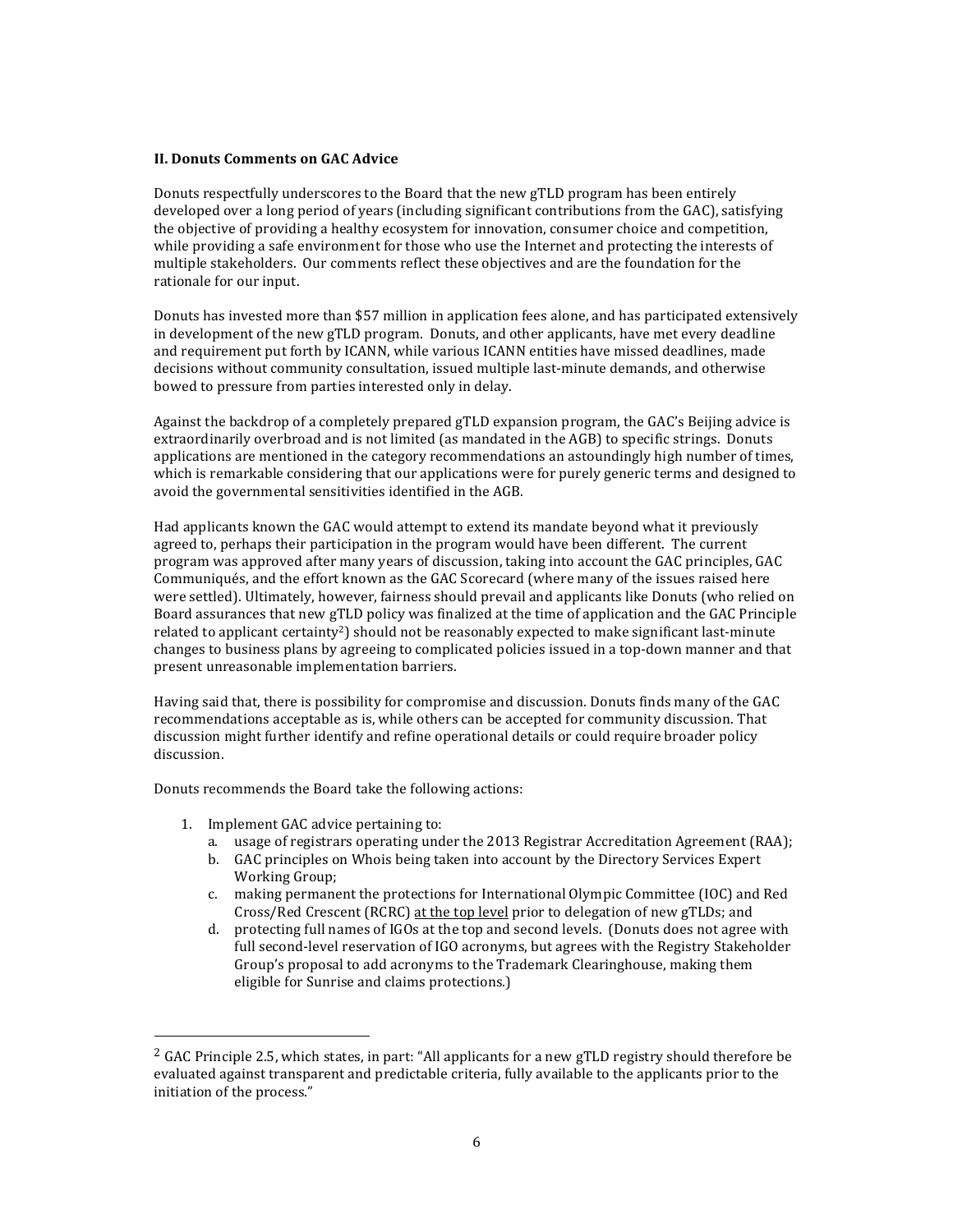# Rationale

More than one party can legitimately use many acronyms, including those documented by the GAC in its recommendations regarding IGO protections. Donuts supports enabling IGOs, at their option, to register their acronym names into the TMCH and utilize the mandatory Sunrise and claims processes based on individual registry requirements, similar to the treatment of validated trademarks. In accordance with existing TMCH rules, priority should not be assigned to IGOs ahead of trademark holders; names instead should be allocated in sunrise to competing parties according to registration requirements of that registry. Doing so grants IGOs the same enhanced rights that trademark holders enjoy under the AGB, provides IGOs and trademark holders "first crack" at acronyms in unrestricted gTLDs, and is ultimately the most equitable and practical method for all parties.

2. Advice pertaining to safeguards, in addition to those already negotiated with the GAC and included with the AGB, should be addressed by the Board after a community discussion, separate from the new gTLD program. (See discussion on specific safeguards below.)

# Rationale

ICANN has a duty to include all impacted parties in a discussion of policy outcomes and implementation outcomes. Also, community discussion will ensure fair implementation.

3. With regard to advice on specific strings (.SPA, .WINE, .VIN), the GAC's process lacked transparency and it failed to provide any rationale for holding these applications. The applications should proceed beyond Initial Evaluation.

## Rationale

- a. Having received Early Warnings on .VIN and .WINE applications, Donuts held productive discussions with governmental representatives from France and Luxembourg regarding appropriate safeguards, and at the invitation of these governments, will continue discussions related to any potential accommodations.
- b. Donuts received no Early Warning for .SPA, and the GAC provided no rationale for the GAC seeking to delay this application. The AGB *must* have contemplated that the GAC would provide rationale on which to base a reply. If the GAC's concern is that Donuts' intention is to employ the gTLD as a city name (as detailed in the  $AGB$ ), we refer the Board to Donuts' application for .SPA—our intention clearly is not to do so.
- c. The GAC seeks to delay consideration of these applications without providing justification, making an informed response impossible.
- 4. There is no demonstrated need to re-examine simultaneous existence of singular and plural versions of a string.

#### Rationale

- a. The GAC asks the Board to "Reconsider its decision to allow singular and plural versions of the same strings." However, this was not a Board decision. The Board approved the evaluation process, which included independent assessment of each application against AGB criteria, appropriately away from the interests of those with stakes in the outcome.
- b. The findings of the independent string similarity review panel should not be upset, absent a finding of mis- and malfeasance. The GAC cannot replace the evaluators' opinions with that of its own.
- c. ICANN should not open the door to one stakeholder group undoing independently arrived-at results because that stakeholder group doesn't care for the outcome.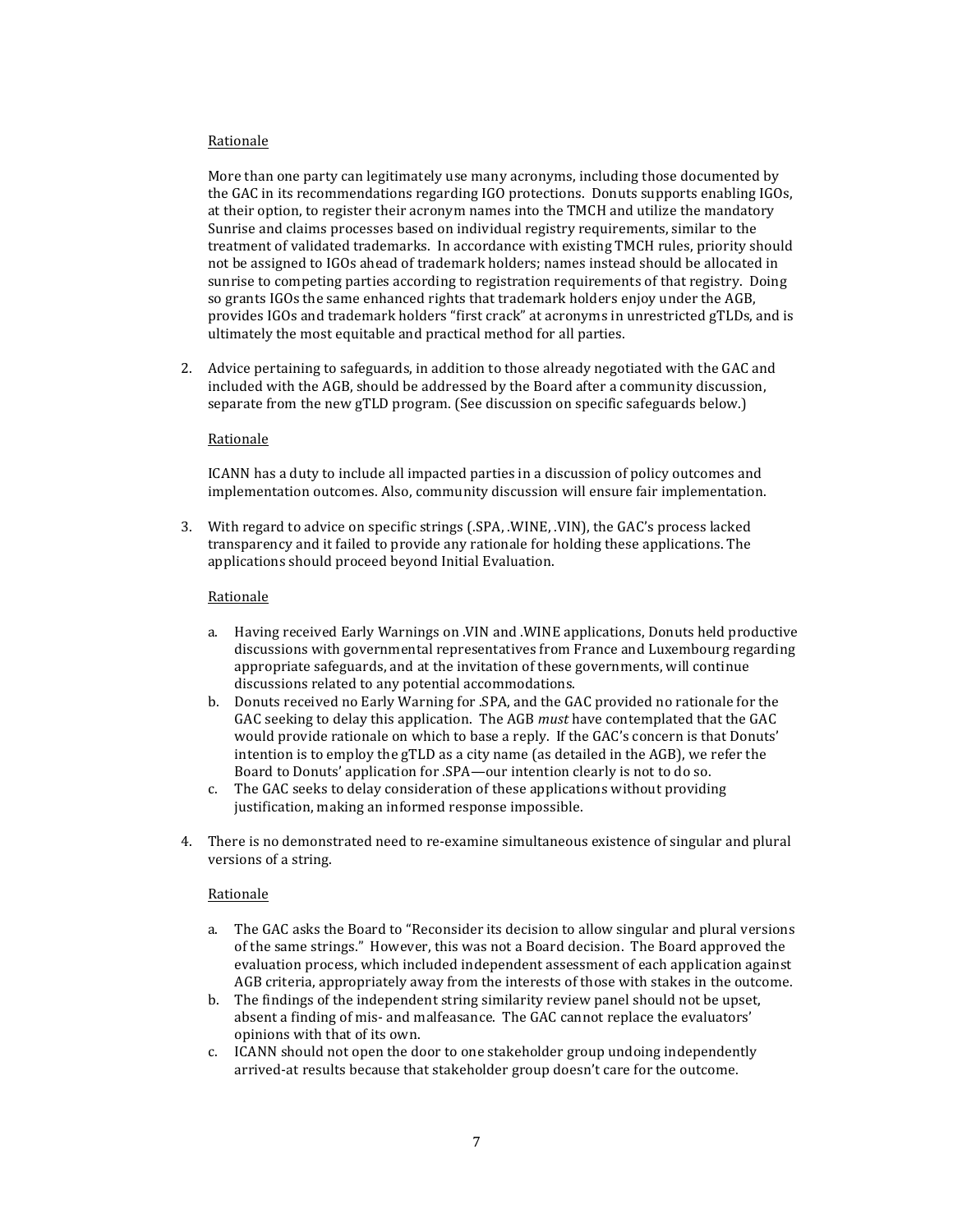- d. Substantively, ICANN risks marginalizing the utility of the naming spectrum.<sup>3</sup>
- 5. While recognizing the GNSO has undertaken policy work relating to International Governmental Organization (IGO) names and acronyms, the Board should be prepared to make decisions quickly about the eventual employment of these terms.

# Rationale

- a. The GAC has admitted that implementation is difficult. The issue now is actively under consideration of a GNSO working group, which is nearing completion of recommendations. This is discussion appropriately belongs—in the hands of all impacted parties and implementation experts. More than one potential solution has been offered, and the Board should expect a working group recommendation soon. (See Donuts input: http://forum.icann.org/lists/gnso-igo-ingo/msg00613.html)
- b. In the AGB, the Board implemented the previous, explicit GAC advice that "no additional" protections should be afforded to IGOs." (http://www.icann.org/en/news/correspondence/dryden-to-crocker-icann-board- $12apr12-en)$
- c. The Board described (and the GAC agreed that there were) implementation problems with IGO/INGO protection, finding more than 100 collisions in just 13 of the GAC's recommended IGO acronyms.

(http://www.icann.org/en/news/correspondence/crocker-to-dryden-01apr13-en)

- d. The Board further highlighted the difficulty, if not impossibility, of implementing the GAC's advice as written. (http://audio.icann.org/meetings/beijing2013/gac-board-09apr13-en.mp3)
- e. The GNSO is considering this issue, including participation from those who understand the implementation challenges. More than one potential solution has been offered, and the Board should expect a working group recommendation soon. (See Donuts input: http://forum.icann.org/lists/gnso-igo-ingo/msg00613.html)
- 6. The requirement that registries use only registrars that have signed the 2013 RAA is acceptable.

# Rationale

!!!!!!!!!!!!!!!!!!!!!!!!!!!!!!!!!!!!!!!!!!!!!!!!!!!!!!!

Donuts supports the adoption of the currently proposed RAA and Registry Agreement, which already contains this requirement.

 $3$  Donuts agrees with this comment by a fellow applicant: "By limiting singular and plurals, ICANN would be marginalizing the utility of the naming spectrum and ... the success of the entire new GTLD exercise. The public expects to find singulars AND plurals and causing that public to find some and not others, will make navigation more confusing. In the long run it creates more errors in search, benefiting search engines and weakens the utility of the naming spectrum as a natural navigation medium. Internet users will continue to search for plurals; they will simply fail to the browser's default search. Search wins and names lose." http://forum.icann.org/lists/comments-gac-safeguardadvice-23apr13/msg00006.html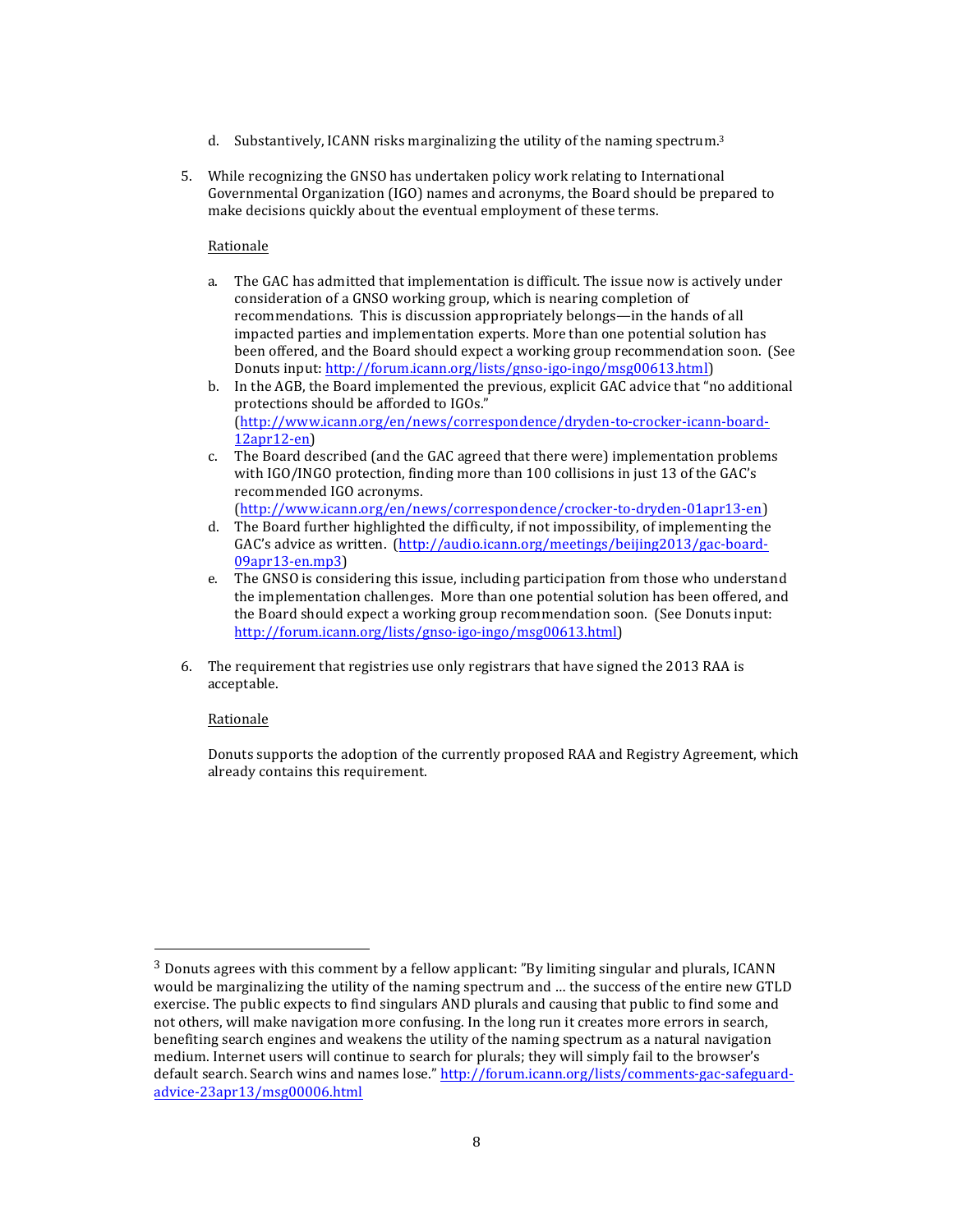7. It should adopt certain new protections sought by the GAC (GAC Beijing Communiqué Sec. V.1.b. and Annex I—Safeguards Applicable to All New gTLDs) after expedited consultation and discussion with the community.

## Rationale:

- a. Abuse mitigation measures and other protections were thoroughly discussed and implemented by experts in the working group staffed by the APWG, RISG, IRT, STI and others. Their work results were later examined and enhanced by the GAC during the scorecard deliberations, then eventually included in the approved AGB.
- b. Many of the protections referred to by the GAC are already addressed in the AGB and registry contract.
- c. Many also have been further enhanced by registry operators themselves.
- d. Additional protections sought by the GAC should have the benefit of review by community experts, which should occur outside the new gTLD program and not delay delegations.
- e. With standard, clearly written and enforceable PIC Specs, ICANN can enforce terms through its compliance function instead of a third-party dispute resolution provider, creating!efficiency.
- f. A standard set of commitments inserted into the contract would create a level playing field for all applicants.

## Donuts' input on "Safeguards Applicable to all New gTLDs" (Beijing Communiqué, pp. 7-8)

#### Recommendation 1: Whois verification and checks

Donuts has committed to this function in its application and PIC Specs, and therefore is in favor of the Board implementing a standard PIC on this issue.

## Recommendation 2: Mitigating abusive activity

Donuts has committed to this function in its application and PIC Specs, and therefore is in favor of its adoption through a standard PIC. It should be remembered that ICANN convened a group of industry experts (including APWG and RISG members) to develop and implement a set of mitigation measures that were included in the Guidebook and discussed during the GAC Scorecard.

Recommendation 3: Security checks

For gTLDs we determined were sensitive or otherwise deserved heightened security attention, Donuts committed to this function in its application and PIC Specs, and therefore, for similarly sensitive strings, is in favor.

#### Recommendation 4: Documentation

Donuts is in a position to adopt this safeguard were the Board to adopt them after a community discussion provides clarity and consensus. The Board should accept the GAC recommendation and forward it to the currently operating Whois working group for consideration.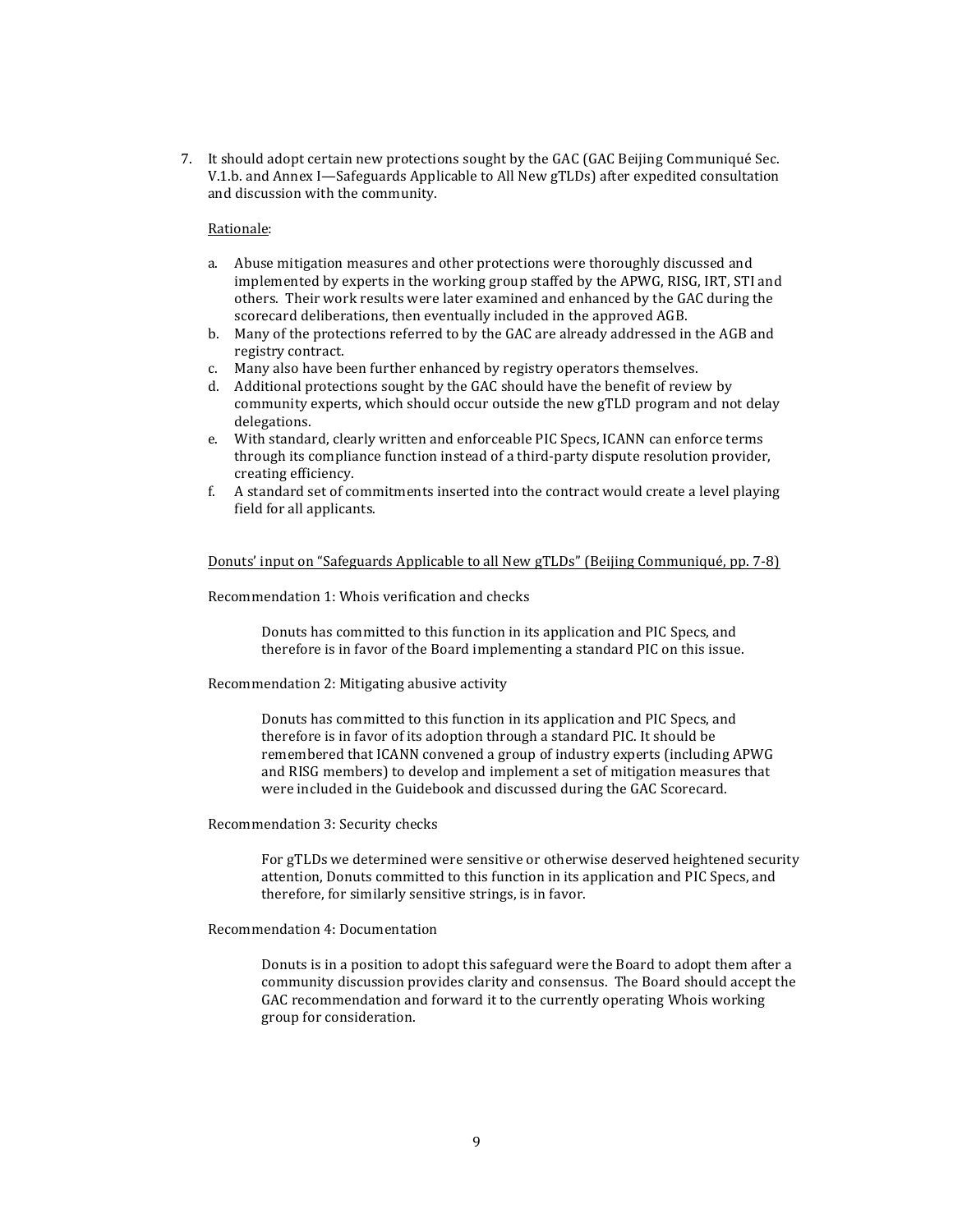Recommendation 5: Making and handling complaints

Registrant points of contact are listed in the Whois information and recommend that this new role for the point of contact be discussed in the Whois working group. Again, there are operational considerations to be worked out: who is the point of contact, for example, for the major insurers with, potentially, thousands of callers?

#### Recommendation 6: Consequences

GAC advice seems to state that responsibility for applying consequences should be shifted to the registry and consequences are mandatory in all cases. The idea has merit, but Donuts reminds the Board it is the registrar that has the direct customer relationship, and further, that mandatory consequences carry the risk of being misapplied.

Donuts recommends the Board accept the GAC's advice and combine this community discussion with those of the Whois working group.

8. Categorization, as proposed by the GAC is overbroad and unworkable. Applying safeguards according to categories of gTLDs is problematic, was previously rejected in community work and by the Board, and would limit new gTLD benefit and utility. With that said, some of these suggested safeguards could be adopted for all gTLDs after community review. Others must be rejected outright.

#### Rationale:

a. It is impossible to define a difference between names that are susceptible to abuse and those that aren't. As the Board stated in the final version of the GAC scorecard:

"It is true that the Board has rejected the idea that community name definitions be expanded to include other sectors and regulated business...Expansion of categories in a clear way is extremely difficult. This is reflected in the public comment received. Community definitions have been drawn narrowly in the Guidebook to prevent abuses. Even expansion of categories will probably not address GAC concerns in come way as even the expanded definition might leave some genuine area of sensitivity unaddressed."4

b. Placing limitations on gTLDs before they're launched, solely in anticipation of a possible type of abuse, will stifle innovation. As the Board said:

"Significant consideration has been given to the issue of introducing category-based TLDs in the new gTLD process. ICANN remains a strong proponent of innovative uses of new TLDs. This is especially so in cases where TLDs can be delegated to address the needs of specific communities such as intergovernmental organizations, socio-cultural groups and registered brands. Rather than having ICANN limit this type of innovation and identification with certain TLD models, more creativity might be spawned by allowing different groups to self-identify the type of TLD they purport to be and promote that model among their community."<sup>5</sup>

<sup>&</sup>lt;sup>4</sup> board-notes-gac-scorecard-clean-15apr11-en-2.pdf

 $5$  Summary-analysis-agv4-12nov10-en.pdf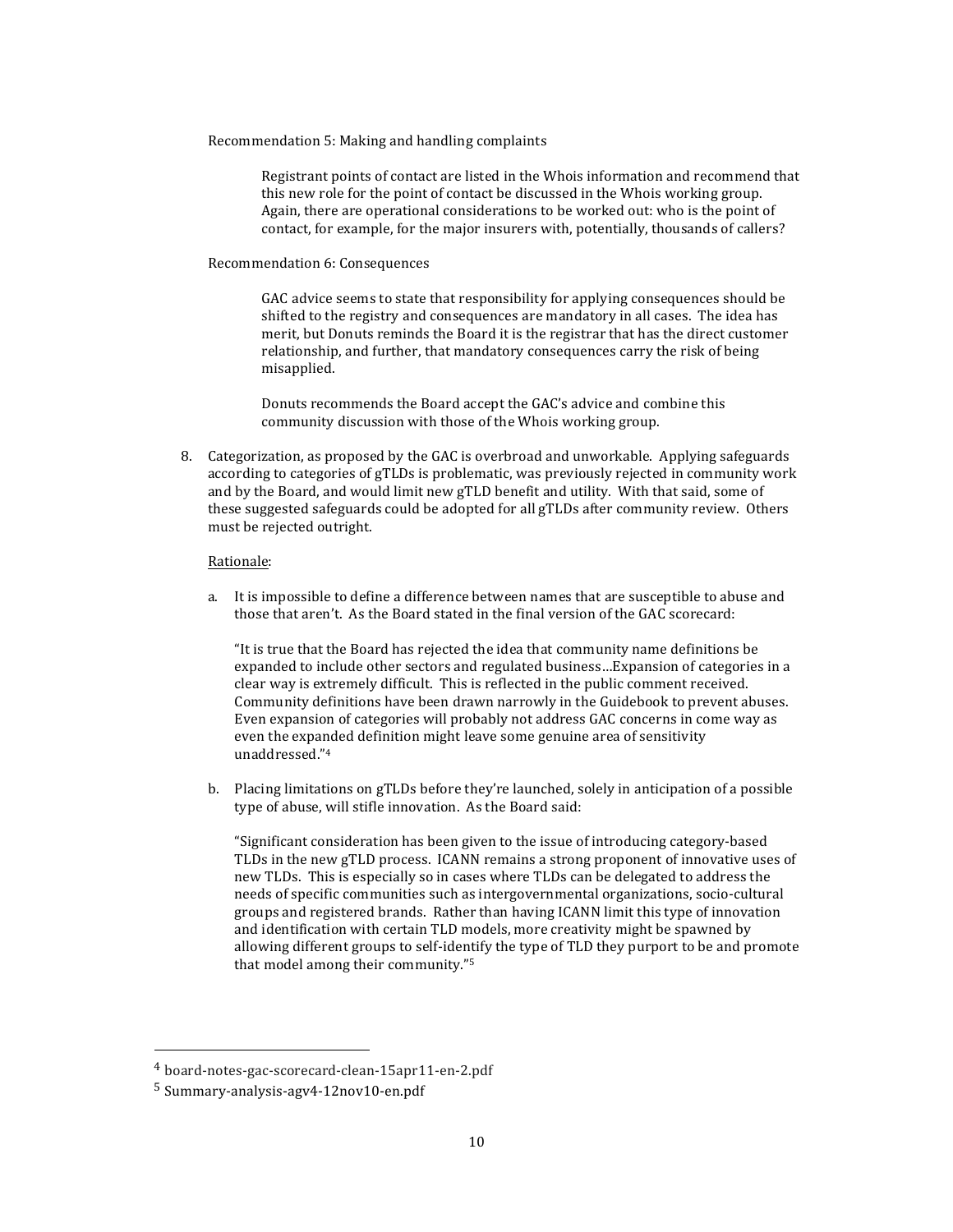## i. Example: .ARCHITECT

Limiting this gTLD to licensed structural architects denies legitimate usage by software architects<sup>6</sup>, landscape architects, and others. Such a limitation would disenfranchise "minority" uses of the term.

- c. Categorical restrictions on some and not other gTLDs hobbles competition and creates an uneven playing field.
- d. Contractual compliance is problematic. Under which set of circumstances does a label attain "category" status? Under which is it excused of additional obligations?

Donuts input on specific recommendations (Beijing Communiqué, pp 8-10, GAC advice in italics):

*Strings.that.are.linked.to.regulated.or.professional.sectors.should.operate.in.a.way.that.is. consistent.with.applicable.laws*.

Donuts believes all gTLDs must operate within applicable law. We do not believe, however, that registries should act as law enforcement.

*Recommendation.1:.Registry.operators.will.include.in.its.acceptable.use.policy.that.registrants. comply with all applicable laws, including those that relate to privacy, data collection, consumer.protection.(including.in.relation.to.misleading.and.deceptive.conduct),.fair.lending,.* debt collection, organic farming, disclosure of data, and financial disclosures.

Registrants must operate within the law and that requirement can be passed down to them but registries should not be put in investigative or law enforcement roles. It is very unlikely, for example, that registry operators know anything substantive about organic farming. This requirement should be included in the recommendations for all gTLDs.

*Recommendation.2:.Registry.operators.will.require.registrars.at.the.time.of registration.to. notify registrants of this requirement.* 

Donuts agrees with this recommendation. This requirement should be included in the recommendations for all gTLDs.

*Recommendation.3:.Registry.operators.will.require.that.registrants.who.collect.and.maintain. sensitive.health.and.financial.data.implement.reasonable.and.appropriate.security.measures.* commensurate with the offering of those services, as defined by applicable law and recognized. *industry.standards.*

After community discussion to determine the correct wording, a form of this requirement can be passed down. Note that handling of this data seems to occur effectively in .COM and other TLDs where there are less stringent requirements: those registering second-level names are successful at maintaining confidential data-or they fail.

<sup>&</sup>lt;sup>6</sup> The Board itself enjoys the expertise of a liaison from the Internet **Architecture** Board: http://www.iab.org/2013/04/11/iab-appoints-jonne-soininen-as-liaison-to-the-icann-board/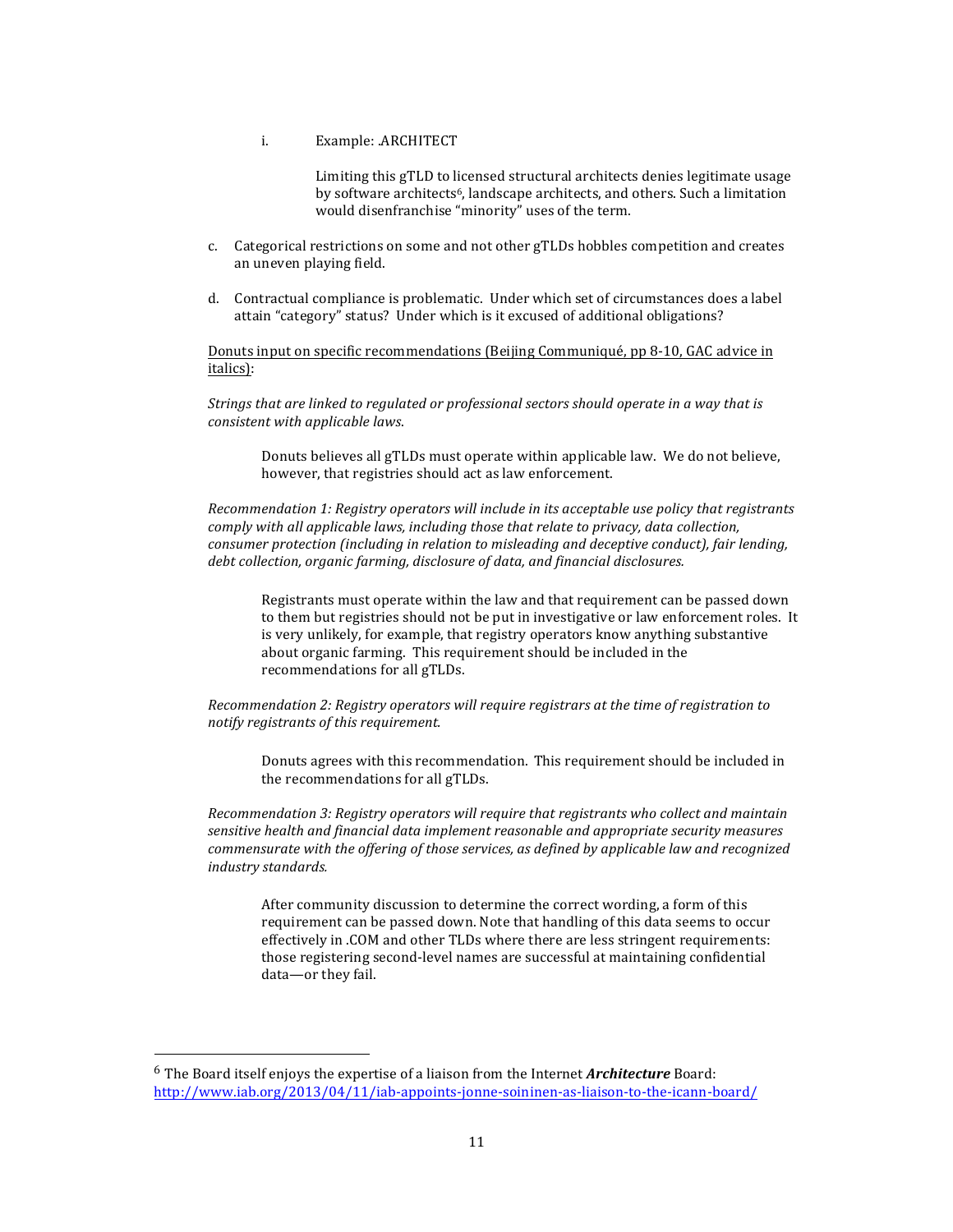*Recommendation.4:.Establish.a.working.relationship.with.the.relevant.regulatory,.or.industry.* self-regulatory, bodies, including developing a strategy to mitigate as much as possible the risks.  $of$ *fraudulent, and other illegal, activities.* 

Donuts will maintain close working relationships with relevant authorities as necessary. However, we advise the Board this creating such a requirement could be very impractical—how would one know, for example, which regulatory body oversees farming, retail sales, and quality control for registrants using .FLORIST. These bodies might not be responsive to collaboration. This recommendation should be appropriately scaled.

*Recommendation.5:..Registrants.must.be.required.by.the registry.operators.to.notify.to.them. (sic)* a single point of contact which must be kept up-to-date, for the notification of complaints *or.reports.of.registration.abuse,.as.well.as.the.contact.details.of.the.relevant.regulatory,.or. industry self-regulatory, bodies in their main place of business.* 

We think the registrants' points of contact are listed in the Whois information and recommend that this new role for the point of contact can be discussed in the Whois working group. Again, there are operational considerations to be worked out.

The GAC goes on to state, "*strings may require further targeted safeguards, to address specific*. risks. In particular, a limited subset of the above strings are associated with market sectors which have clear and/or regulated entry requirements (such as: financial, gambling, *professional services, environmental, health and fitness, corporate identifiers, and charity) in. multiple.jurisdictions,.and.the.additional.safeguards.below.should apply.to.some of.the.strings. in.those.sectors."*

GAC use of language "may," "should" and "some" implies that these are GAC recommendations to be considered.

Recommendations 6-8 are addressed together:

*Recommendation.6:.At.the.time.of.registration,.the.registry.operator.must verify.and.validate.* the registrants' authorisations, charters, licenses and/or other related credentials for *participation.in.that.sector*.

*Recommendation.7:.In.case.of.doubt.with.regard.to.the.authenticity.of.licenses.or.credentials,. Registry.Operators.should.consult.with.relevant.national.supervisory.authorities,.or.their. equivalents*.

*Recommendation 8: The registry operator must conduct periodic post-registration checks to.* ensure registrants' validity and compliance with the above requirements in order to ensure. they continue to conform to appropriate regulations and licensing requirements and generally. *conduct their activities in the interests of the consumers they serve.* 

We find this last set of recommendations to be highly problematic. They place registrar duties upon the registry. More importantly, they restrict registry operations in a way that might be unworkable in many circumstances.

TLDs can target different registrants other than licensed professionals. TLDs such as .CASH, .LEASE and .HEALTH can be safely operated without onerous conditions or restrictions. (Currently, health.com is operated by a U.S. based magazine and presumably provides very useful information to its readers.) Donuts has put safeguards in place (and as is evidenced above, willing to consider more) to ensure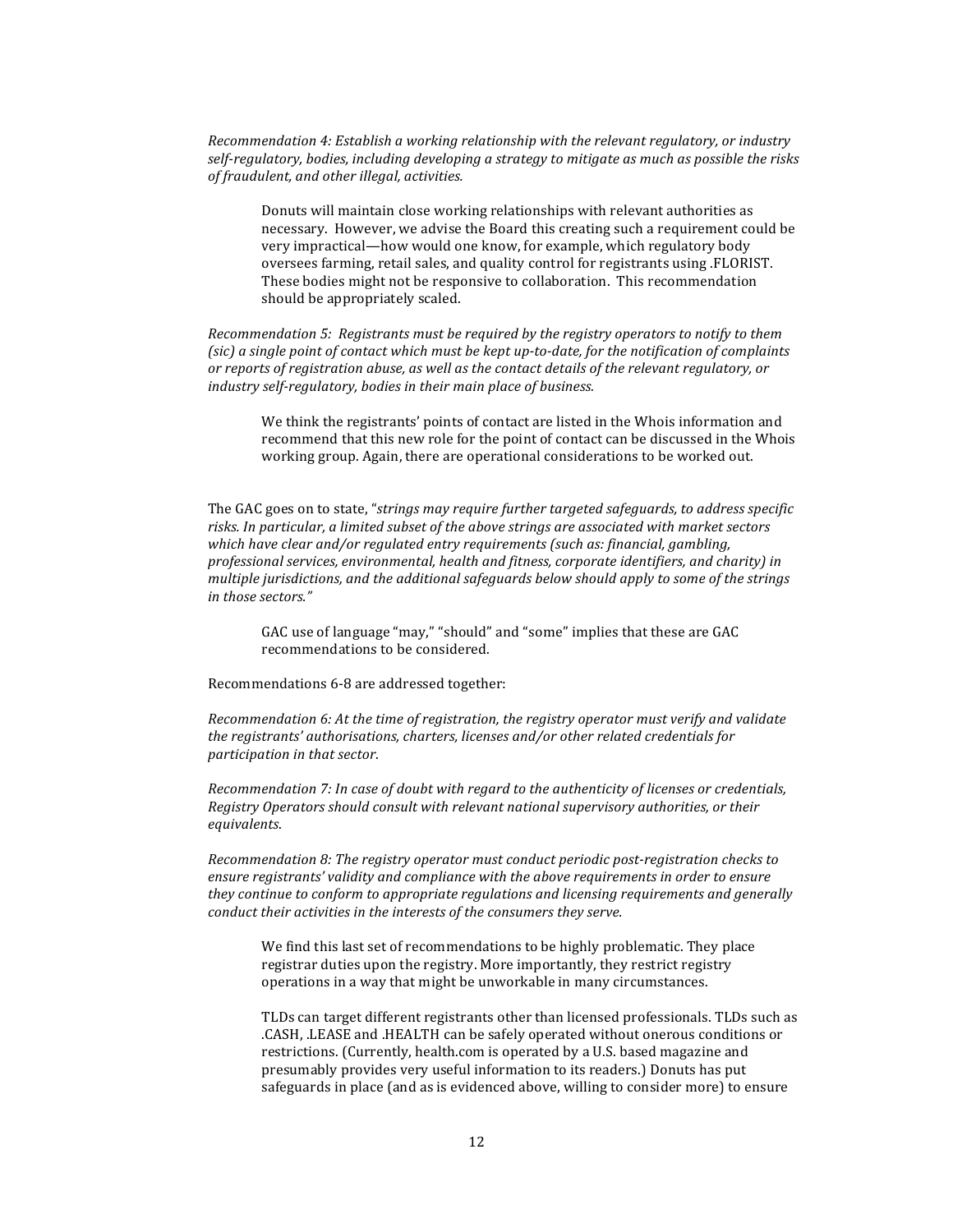stable operation of the registry and protection of registrants and users.

Donuts advises the Board that these requests present significant operational difficulties:

- They significantly change the registration experience of the end-user, from the ability to register a name now to requesting a name and having it granted only after permission is secured from one of potentially thousands of bodies with interests in regulating speech and content.
- They may violate data protection and privacy laws in multiple jurisdictions.
- They would require the cooperation of governments and other authorities, as well as the above-mentioned thousands of various credentialing bodies, to secure private identity data and provide it to registrars.

Obviously, these GAC recommendation must be rejected.

# **Summary**

Donuts appreciates the opportunity to comment. Understanding the Board will have hundreds of these comments to read, Donuts is submitting this one comment on behalf of all our applications. We would appreciate the opportunity to explain our viewpoints and reasoning more fully at any time and at the Board's convenience.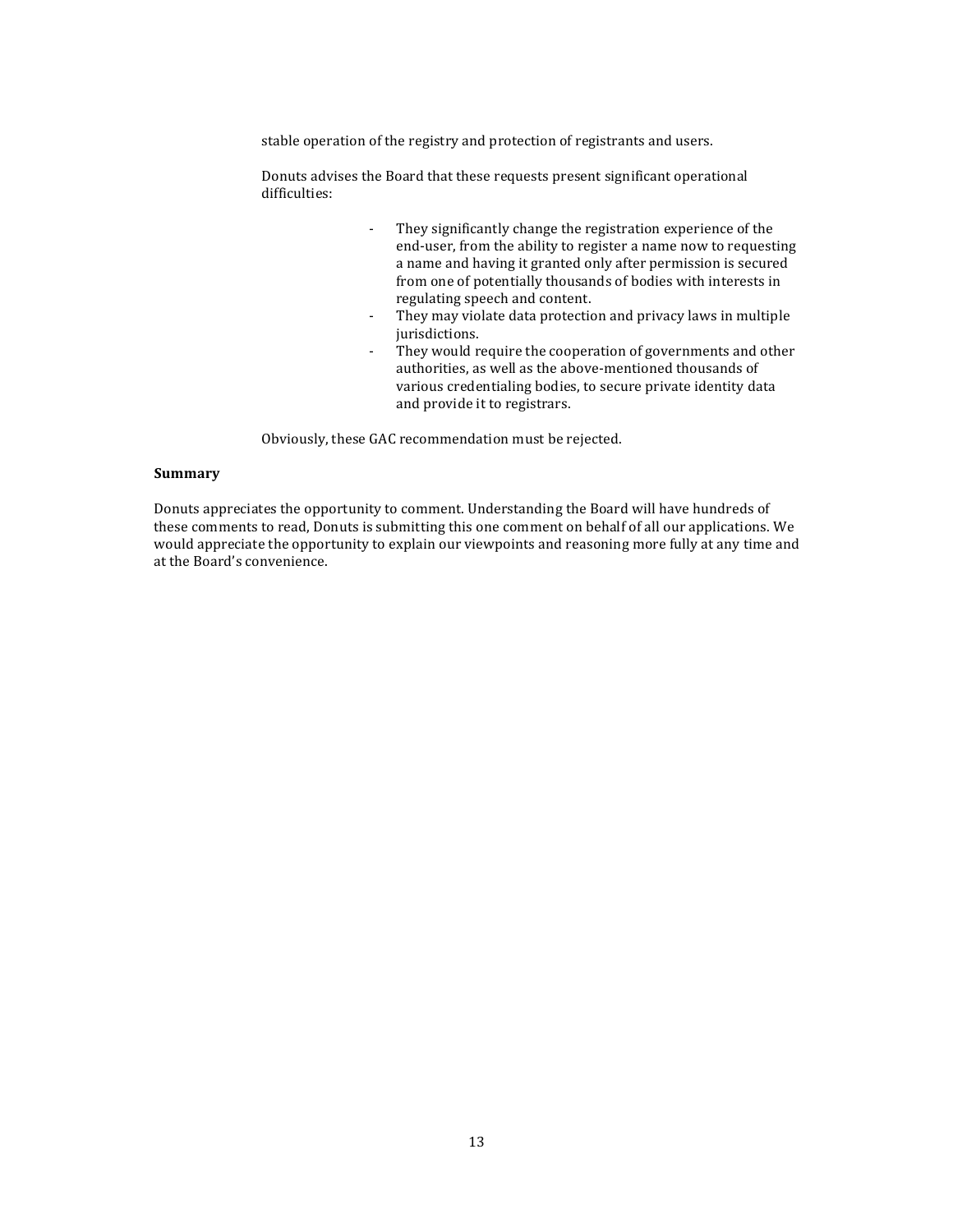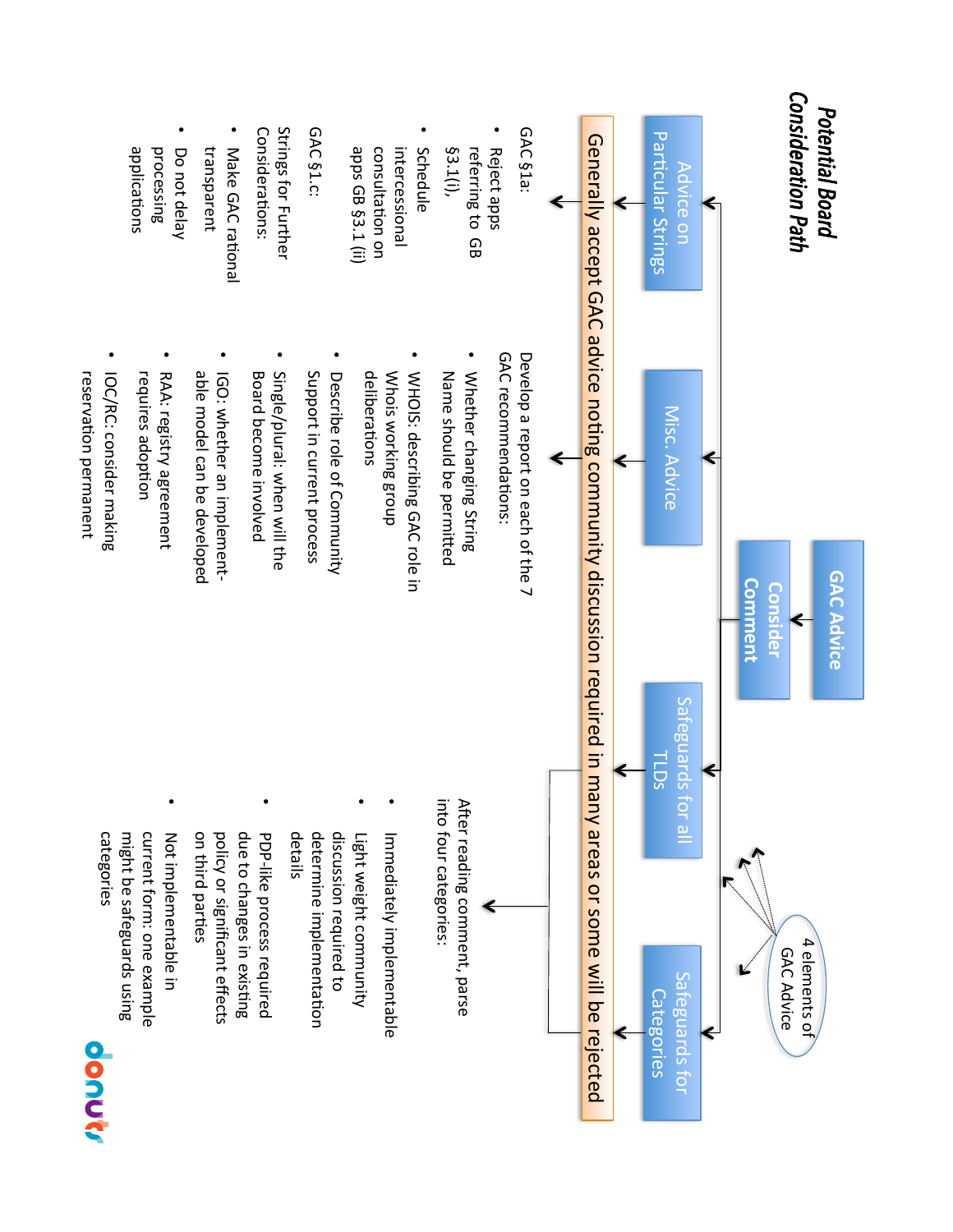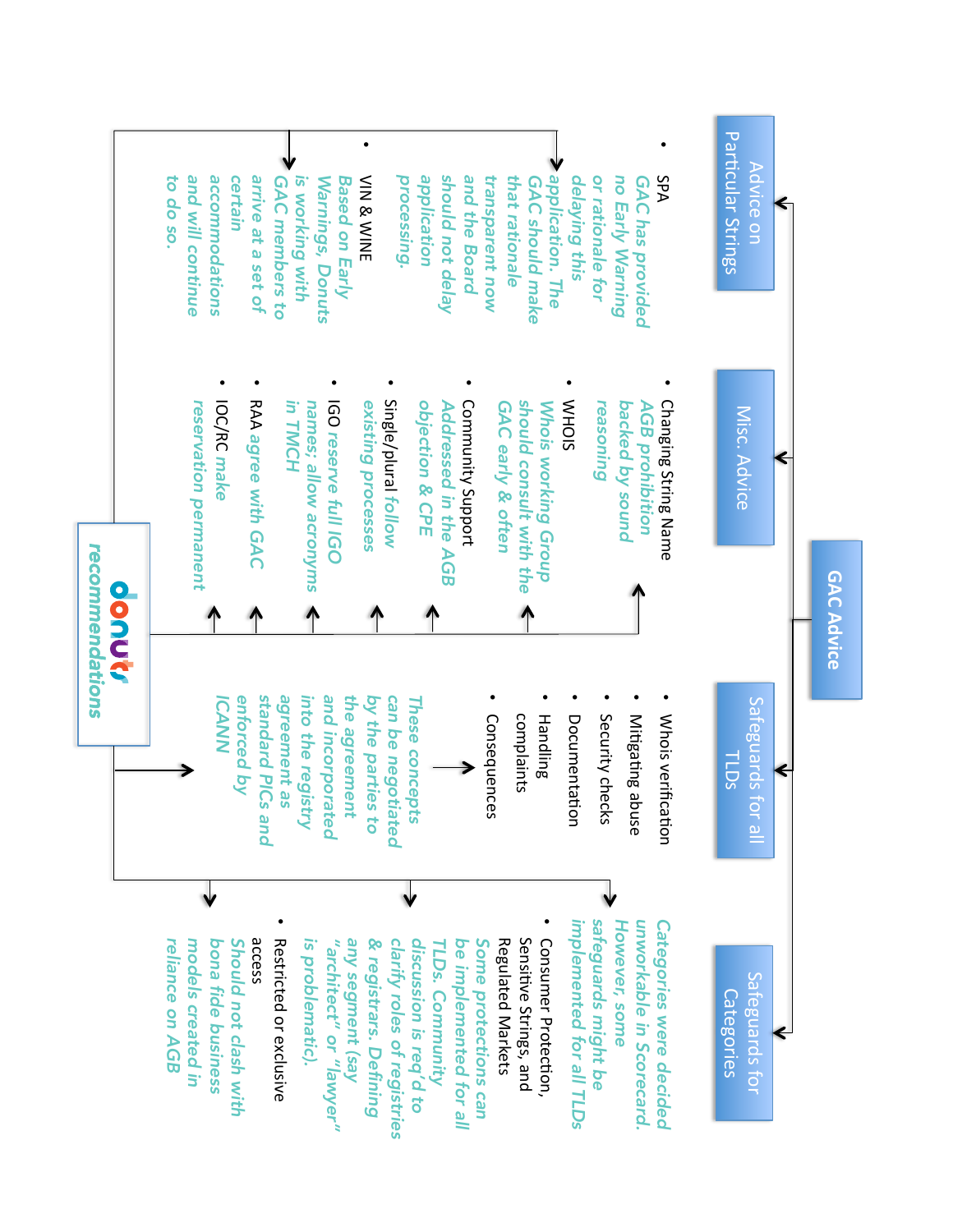| #              | <b>Application</b><br><b>Number</b> | <b>Applicant Name</b> | <b>Email Address</b>      |
|----------------|-------------------------------------|-----------------------|---------------------------|
| $\mathbf{1}$   | 1-1336-51768                        | Half Oaks, LLC        | halfoaks@donuts.co        |
| $\overline{2}$ | 1-1340-40734                        | Knob Town, LLC        | knobtown@donuts.co        |
| 3              | 1-1339-13106                        | Steel Falls, LLC      | steelfalls@donuts.co      |
| 4              | 1-1341-21066                        | June Maple, LLC       | junemaple@donuts.co       |
| 5              | 1-1343-89689                        | Lone Maple, LLC       | lonemaple@donuts.co       |
| 6              | 1-1342-7920                         | Spring Frostbite, LLC | springfrostbite@donuts.co |
| 7              | 1-1344-70608                        | Baxter Tigers, LLC    | baxtertigers@donuts.co    |
| 8              | 1-1345-27582                        | Baxter Hill, LLC      | baxterhill@donuts.co      |
| 9              | 1-1348-99321                        | Victor North, LLC     | victornorth@donuts.co     |
| 10             | 1-1347-98883                        | Sand Galley, LLC      | sandgalley@donuts.co      |
| 11             | 1-1349-23181                        | Holly Castle, LLC     | hollycastle@donuts.co     |
| 12             | 1-1351-20019                        | Big Maple, LLC        | bigmaple@donuts.co        |
| 13             | 1-1352-18081                        | Auburn Beach, LLC     | auburnbeach@donuts.co     |
| 14             | 1-1350-42613                        | Auburn Hollow, LLC    | auburnhollow@donuts.co    |
| 15             | 1-1354-34421                        | Half Hallow, LLC      | halfhallow@donuts.co      |
| 16             | 1-1353-23613                        | Silver Pass, LLC      | silverpass@donuts.co      |
| 17             | 1-1355-53565                        | Little Hollow, LLC    | littlehollow@donuts.co    |
| 18             | 1-1356-74155                        | Romeo Corner, LLC     | romeocorner@donuts.co     |
| 19             | 1-1359-21671                        | Foggy Way, LLC        | foggyway@donuts.co        |
| 20             | 1-1357-41903                        | Grand Hollow, LLC     | grandhollow@donuts.co     |
| 21             | 1-1360-70873                        | Sand Cedar, LLC       | sandcedar@donuts.co       |
| 22             | 1-1358-79189                        | Corn Shadow, LLC      | cornshadow@donuts.co      |
| 23             | 1-1362-58076                        | Black Shadow, LLC     | blackshadow@donuts.co     |
| 24             | 1-1361-60591                        | Double Bloom, LLC     | doublebloom@donuts.co     |
| 25             | 1-1363-29181                        | Over Galley, LLC      | overgalley@donuts.co      |
| 26             | 1-1365-11798                        | Goose North, LLC      | goosenorth@donuts.co      |
| 27             | 1-1364-8001                         | Spring North, LLC     | springnorth@donuts.co     |
| 28             | 1-1366-121                          | Atomic Madison, LLC   | atomicmadison@donuts.co   |
| 29             | 1-1367-68057                        | Spring Cross, LLC     | springcross@donuts.co     |
| 30             | 1-1368-92181                        | Bitter Sunset, LLC    | bittersunset@donuts.co    |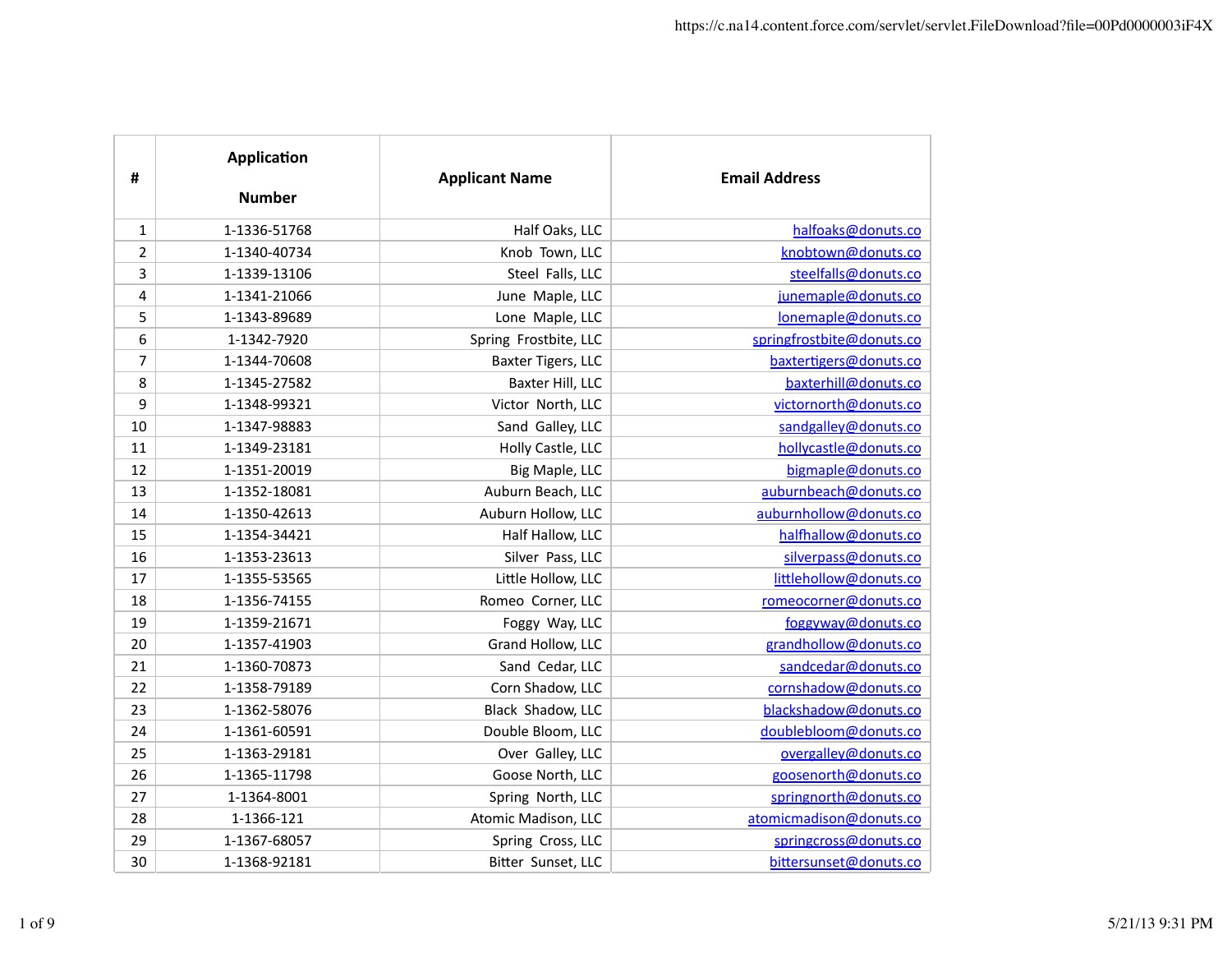| 31 | 1-1371-6431  | Half Sunset, LLC    | halfsunset@donuts.co    |
|----|--------------|---------------------|-------------------------|
| 32 | 1-1370-88467 | Pioneer Canyon, LLC | pioneercanyon@donuts.co |
| 33 | 1-1372-58656 | Atomic Maple, LLC   | atomicmaple@donuts.co   |
| 34 | 1-1373-83008 | Delta Dynamite, LLC | deltadynamite@donuts.co |
| 35 | 1-1375-20218 | Delta Mill, LLC     | deltamill@donuts.co     |
| 36 | 1-1376-34668 | Foggy Hollow, LLC   | foggyhollow@donuts.co   |
| 37 | 1-1374-92093 | Goose Cross, LLC    | goosecross@donuts.co    |
| 38 | 1-1378-74207 | Wild Corner, LLC    | wildcorner@donuts.co    |
| 39 | 1-1377-8759  | Koko Castle, LLC    | kokocastle@donuts.co    |
| 40 | 1-1379-61100 | Extra Way, LLC      | extraway@donuts.co      |
| 41 | 1-1381-76948 | Delta Lake, LLC     | deltalake@donuts.co     |
| 42 | 1-1382-33633 | Binky Sky, LLC      | binkysky@donuts.co      |
| 43 | 1-1380-59591 | New Falls, LLC      | newfalls@donuts.co      |
| 44 | 1-1383-13918 | Tin Mill, LLC       | tinmill@donuts.co       |
| 45 | 1-1384-49318 | Corn Lake, LLC      | cornlake@donuts.co      |
| 46 | 1-1385-24288 | Sand Fields, LLC    | sandfields@donuts.co    |
| 47 | 1-1388-22552 | Sand Cover, LLC     | sandcover@donuts.co     |
| 48 | 1-1387-59691 | Holly Fields, LLC   | hollyfields@donuts.co   |
| 49 | 1-1389-12139 | Snow Sky, LLC       | snowsky@donuts.co       |
| 50 | 1-1390-429   | Black Corner, LLC   | blackcorner@donuts.co   |
| 51 | 1-1391-32771 | Fox Shadow, LLC     | foxshadow@donuts.co     |
| 52 | 1-1392-58392 | Goose Park, LLC     | goosepark@donuts.co     |
| 53 | 1-1394-96113 | Steel Lake, LLC     | steellake@donuts.co     |
| 54 | 1-1393-18458 | Dash Cedar, LLC     | dashcedar@donuts.co     |
| 55 | 1-1396-86079 | Koko Manor, LLC     | kokomanor@donuts.co     |
| 56 | 1-1397-64766 | Koko Island, LLC    | kokoisland@donuts.co    |
| 57 | 1-1398-14114 | Puff Willow, LLC    | puffwillow@donuts.co    |
| 58 | 1-1401-49222 | Trixy Cover, LLC    | trixycover@donuts.co    |
| 59 | 1-1400-95244 | Binky Edge, LLC     | binkyedge@donuts.co     |
| 60 | 1-1402-32002 | Fox Orchard, LLC    | foxorchard@donuts.co    |
| 61 | 1-1399-64977 | Silver Avenue, LLC  | silveravenue@donuts.co  |
| 62 | 1-1405-67595 | Pine Mill, LLC      | pinemill@donuts.co      |
| 63 | 1-1404-98894 | Pine House, LLC     | pinehouse@donuts.co     |
| 64 | 1-1403-98045 | Fox Dynamite, LLC   | foxdynamite@donuts.co   |
| 65 | 1-1406-80949 | Pixie Station, LLC  | pixiestation@donuts.co  |
| 66 | 1-1408-96304 | Magic Woods, LLC    | magicwoods@donuts.co    |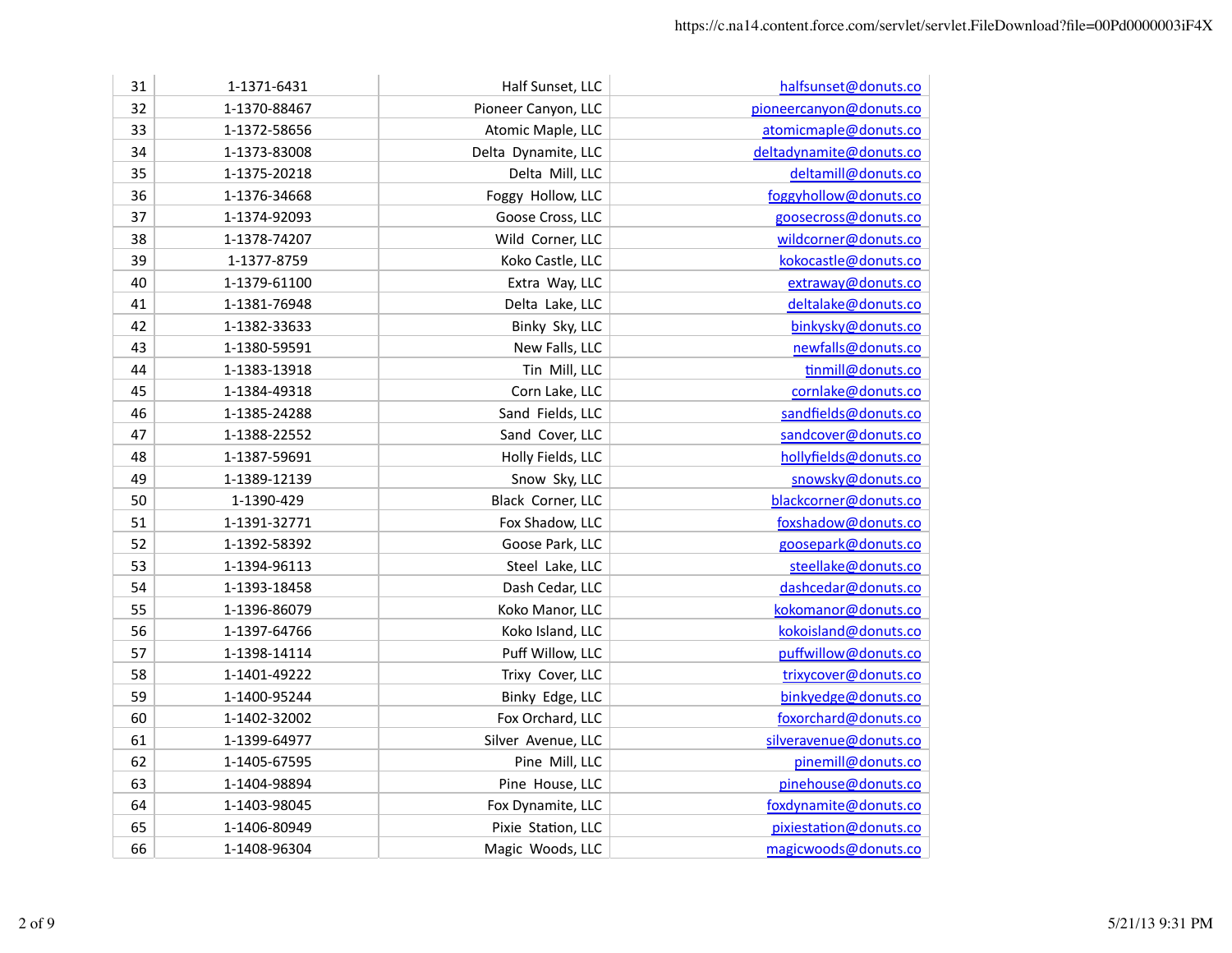| 67  | 1-1409-69124 | Koko Lake, LLC          | kokolake@donuts.co       |
|-----|--------------|-------------------------|--------------------------|
| 68  | 1-1407-41397 | Cotton Fields, LLC      | cottonfields@donuts.co   |
| 69  | 1-1413-96740 | Black Island, LLC       | blackisland@donuts.co    |
| 70  | 1-1411-59458 | Trixy Canyon, LLC       | trixycanyon@donuts.co    |
| 71  | 1-1410-93823 | Snow Shadow, LLC        | snowshadow@donuts.co     |
| 72  | 1-1412-63109 | Binky Frostbite, LLC    | binkyfrostbite@donuts.co |
| 73  | 1-1414-81052 | Little Cover, LLC       | littlecover@donuts.co    |
| 74  | 1-1415-46513 | Spring Way, LLC         | springway@donuts.co      |
| 75  | 1-1416-56404 | Pine Fest, LLC          | pinefest@donuts.co       |
| 76  | 1-1419-43874 | Sand Sunset, LLC        | sandsunset@donuts.co     |
| 77  | 1-1418-57248 | Puff House, LLC         | puffhouse@donuts.co      |
| 78  | 1-1420-57575 | Steel Station, LLC      | steelstation@donuts.co   |
| 79  | 1-1421-91857 | Tin Birch, LLC          | tinbirch@donuts.co       |
| 80  | 1-1422-97537 | Outer Lake, LLC         | outerlake@donuts.co      |
| 81  | 1-1425-38025 | Black Avenue, LLC       | blackavenue@donuts.co    |
| 82  | 1-1428-32844 | John Edge, LLC          | johnedge@donuts.co       |
| 83  | 1-1426-25607 | Pioneer Hill, LLC       | pioneerhill@donuts.co    |
| 84  | 1-1427-39640 | Dash Park, LLC          | dashpark@donuts.co       |
| 85  | 1-1424-94823 | Half Trail, LLC         | halftrail@donuts.co      |
| 86  | 1-1432-79618 | Extra Madison, LLC      | extramadison@donuts.co   |
| 87  | 1-1431-6328  | Holly Hill, LLC         | hollyhill@donuts.co      |
| 88  | 1-1430-52453 | <b>Brice Trail, LLC</b> | bricetrail@donuts.co     |
| 89  | 1-1429-22494 | Koko Mill, LLC          | kokomill@donuts.co       |
| 90  | 1-1433-39728 | Sugar Cross, LLC        | sugarcross@donuts.co     |
| 91  | 1-1434-1370  | Little Birch, LLC       | littlebirch@donuts.co    |
| 92  | 1-1435-73490 | Brice Way, LLC          | briceway@donuts.co       |
| 93  | 1-1438-98374 | Spring Madison, LLC     | springmadison@donuts.co  |
| 94  | 1-1437-42738 | Binky Birch, LLC        | binkybirch@donuts.co     |
| 95  | 1-1436-74788 | Romeo Canyon, LLC       | romeocanyon@donuts.co    |
| 96  | 1-1440-71720 | Snow Oaks, LLC          | snowoaks@donuts.co       |
| 97  | 1-1442-68106 | Corn Station, LLC       | cornstation@donuts.co    |
| 98  | 1-1441-44965 | Trixy Park, LLC         | trixypark@donuts.co      |
| 99  | 1-1443-27992 | Pioneer Maple, LLC      | pioneermaple@donuts.co   |
| 100 | 1-1445-684   | Spring Falls, LLC       | springfalls@donuts.co    |
| 101 | 1-1444-46322 | Magic Pass, LLC         | magicpass@donuts.co      |
| 102 | 1-1446-82057 | Victor Beach, LLC       | victorbeach@donuts.co    |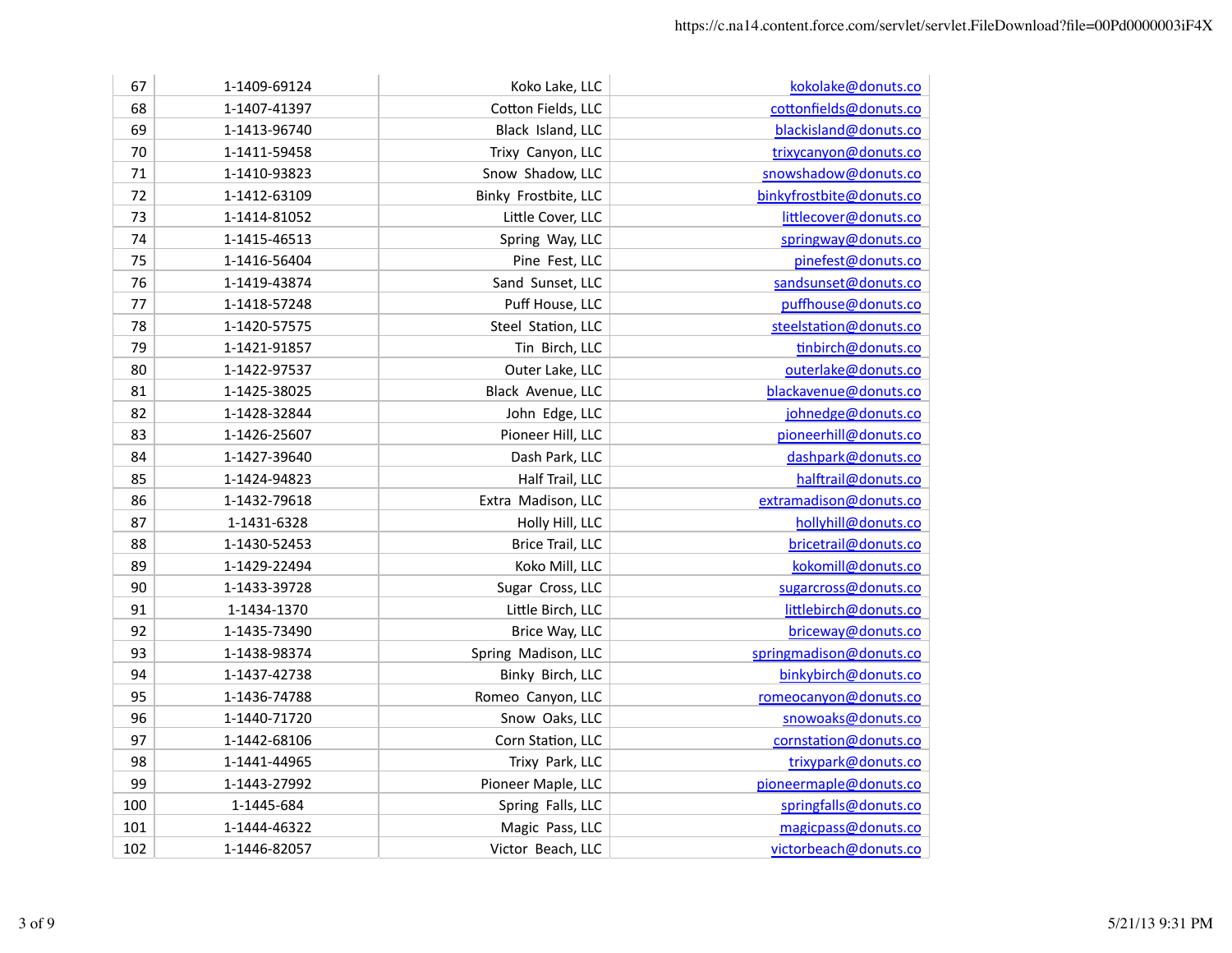| 103 | 1-1447-46365 | Sea Sunset, LLC     | seasunset@donuts.co     |
|-----|--------------|---------------------|-------------------------|
| 104 | 1-1448-73190 | Atomic Pipe, LLC    | atomicpipe@donuts.co    |
| 105 | 1-1450-96002 | Bitter Galley, LLC  | bittergalley@donuts.co  |
| 106 | 1-1449-26710 | Goose Glen, LLC     | gooseglen@donuts.co     |
| 107 | 1-1451-8324  | Just Maple, LLC     | justmaple@donuts.co     |
| 108 | 1-1455-48217 | Big Dynamite, LLC   | bigdynamite@donuts.co   |
| 109 | 1-1452-20905 | Outer Avenue, LLC   | outeravenue@donuts.co   |
| 110 | 1-1454-18725 | Cotton Cypress, LLC | cottoncypress@donuts.co |
| 111 | 1-1453-71764 | Just Cover, LLC     | justcover@donuts.co     |
| 112 | 1-1459-49079 | Fox Woods, LLC      | foxwoods@donuts.co      |
| 113 | 1-1457-79967 | Brice Orchard, LLC  | briceorchard@donuts.co  |
| 114 | 1-1460-3791  | Fox Station, LLC    | foxstation@donuts.co    |
| 115 | 1-1456-34878 | Half Cypress, LLC   | halfcypress@donuts.co   |
| 116 | 1-1458-34042 | Fern Willow, LLC    | fernwillow@donuts.co    |
| 117 | 1-1462-36448 | Wild Orchard, LLC   | wildorchard@donuts.co   |
| 118 | 1-1463-19656 | Foggy Farms, LLC    | foggyfarms@donuts.co    |
| 119 | 1-1461-35653 | Sea Oaks, LLC       | seaoaks@donuts.co       |
| 120 | 1-1464-71170 | June Hollow, LLC    | junehollow@donuts.co    |
| 121 | 1-1468-64201 | John Dale, LLC      | johndale@donuts.co      |
| 122 | 1-1465-93738 | Over Keep, LLC      | overkeep@donuts.co      |
| 123 | 1-1467-34522 | John Castle, LLC    | johncastle@donuts.co    |
| 124 | 1-1466-60532 | Lone Fields, LLC    | lonefields@donuts.co    |
| 125 | 1-1469-89174 | Atomic Falls, LLC   | atomicfalls@donuts.co   |
| 126 | 1-1471-10955 | Sugar House, LLC    | sugarhouse@donuts.co    |
| 127 | 1-1470-40168 | Foggy Beach, LLC    | foggybeach@donuts.co    |
| 128 | 1-1472-69003 | Brice Maple, LLC    | bricemaple@donuts.co    |
| 129 | 1-1474-76888 | Goose Sky, LLC      | goosesky@donuts.co      |
| 130 | 1-1475-74719 | Black Cover, LLC    | blackcover@donuts.co    |
| 131 | 1-1473-54534 | Goose Falls, LLC    | goosefalls@donuts.co    |
| 132 | 1-1477-91047 | Extra Dynamite, LLC | extradynamite@donuts.co |
| 133 | 1-1478-71326 | June Edge, LLC      | juneedge@donuts.co      |
| 134 | 1-1476-38656 | Lone Falls, LLC     | lonefalls@donuts.co     |
| 135 | 1-1479-5306  | Over Madison, LLC   | overmadison@donuts.co   |
| 136 | 1-1481-2922  | Pioneer Tigers, LLC | pioneertigers@donuts.co |
| 137 | 1-1486-63504 | Corn Sunset, LLC    | cornsunset@donuts.co    |
| 138 | 1-1482-30833 | Romeo Town, LLC     | romeotown@donuts.co     |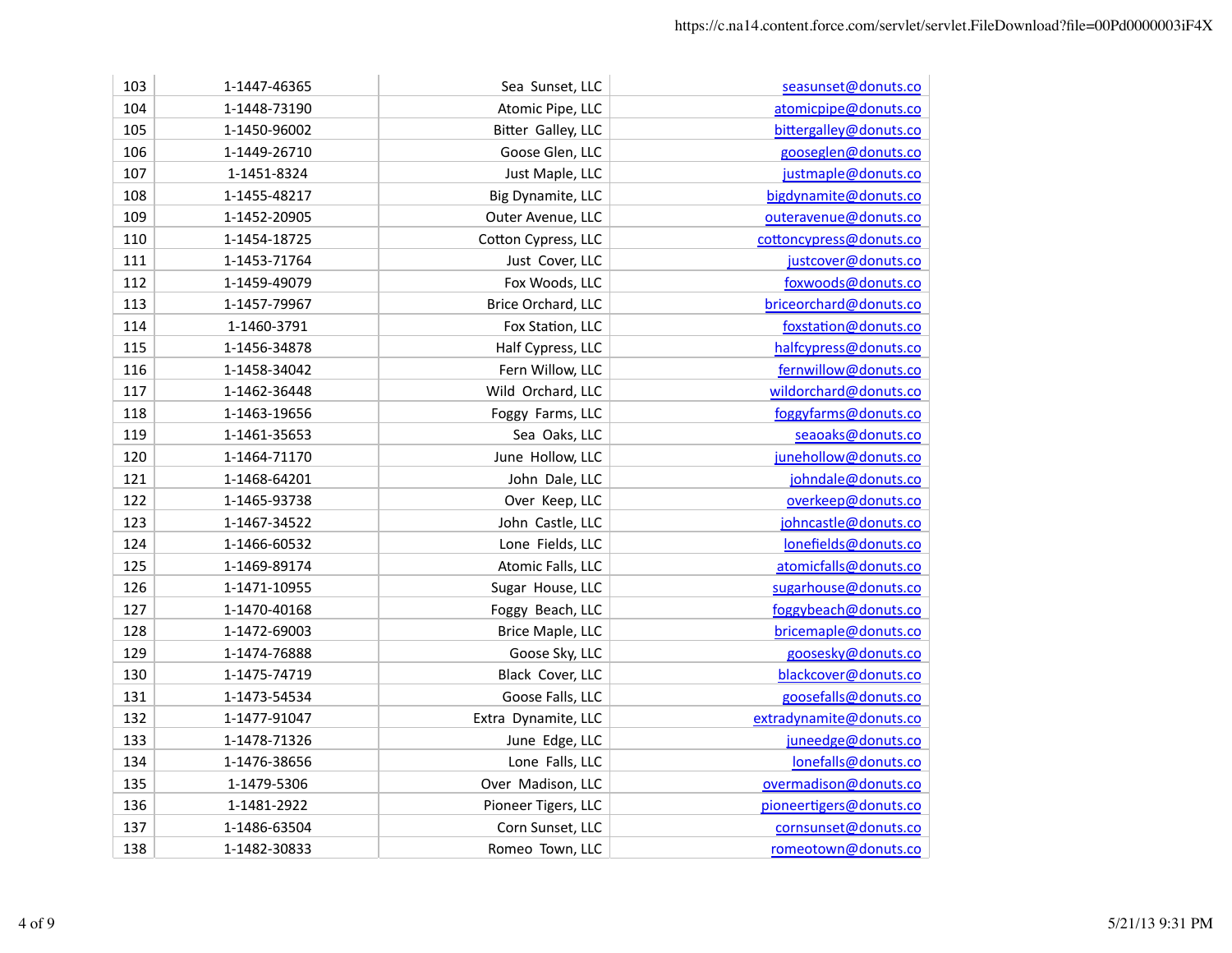| 139 | 1-1484-33046 | Snow Moon, LLC        | snowmoon@donuts.co        |
|-----|--------------|-----------------------|---------------------------|
| 140 | 1-1487-73268 | Pioneer Cypress, LLC  | pioneercypress@donuts.co  |
| 141 | 1-1488-15641 | Pixie Edge, LLC       | pixieedge@donuts.co       |
| 142 | 1-1489-82287 | Goose Fest, LLC       | goosefest@donuts.co       |
| 143 | 1-1492-32589 | Silver Glen, LLC      | silverglen@donuts.co      |
| 144 | 1-1499-91633 | Pioneer Gardens, LLC  | pioneergardens@donuts.co  |
| 145 | 1-1493-98462 | Half Willow, LLC      | halfwillow@donuts.co      |
| 146 | 1-1496-1524  | John Madison, LLC     | johnmadison@donuts.co     |
| 147 | 1-1497-56699 | Goose Woods, LLC      | goosewoods@donuts.co      |
| 148 | 1-1494-83305 | Baxter Pike, LLC      | baxterpike@donuts.co      |
| 149 | 1-1505-15195 | Ruby Pike, LLC        | rubypike@donuts.co        |
| 150 | 1-1507-65003 | Trixy Birch, LLC      | trixybirch@donuts.co      |
| 151 | 1-1498-82780 | Auburn Hill, LLC      | auburnhill@donuts.co      |
| 152 | 1-1500-16803 | Spring McCook, LLC    | springmccook@donuts.co    |
| 153 | 1-1506-83794 | Sugar Park, LLC       | sugarpark@donuts.co       |
| 154 | 1-1511-99612 | Auburn Bloom, LLC     | auburnbloom@donuts.co     |
| 155 | 1-1271-68369 | Baxter Sunset, LLC    | baxtersunset@donuts.co    |
| 156 | 1-1510-3058  | Outer House, LLC      | outerhouse@donuts.co      |
| 157 | 1-1514-76062 | Outer Maple, LLC      | outermaple@donuts.co      |
| 158 | 1-1512-20834 | Auburn Park, LLC      | auburnpark@donuts.co      |
| 159 | 1-1516-617   | Pioneer Willow, LLC   | pioneerwillow@donuts.co   |
| 160 | 1-1513-9603  | Wild Way, LLC         | wildway@donuts.co         |
| 161 | 1-1521-75718 | Holly Glen, LLC       | hollyglen@donuts.co       |
| 162 | 1-1520-93221 | Wild Bloom, LLC       | wildbloom@donuts.co       |
| 163 | 1-1522-61364 | Goose Gardens, LLC    | goosegardens@donuts.co    |
| 164 | 1-1526-71442 | Just Goodbye, LLC     | justgoodbye@donuts.co     |
| 165 | 1-1525-41533 | Pine Moon, LLC        | pinemoon@donuts.co        |
| 166 | 1-1523-55821 | Corn Dynamite, LLC    | corndynamite@donuts.co    |
| 167 | 1-1531-96078 | Atomic Station, LLC   | atomicstation@donuts.co   |
| 168 | 1-1540-49920 | Victor Trail, LLC     | victortrail@donuts.co     |
| 169 | 1-1536-79233 | Blue Falls, LLC       | bluefalls@donuts.co       |
| 170 | 1-1535-64595 | Trixy Oaks, LLC       | trixyoaks@donuts.co       |
| 171 | 1-1539-6233  | John McCook, LLC      | johnmccook@donuts.co      |
| 172 | 1-1542-96415 | Big Fest, LLC         | bigfest@donuts.co         |
| 173 | 1-1543-47454 | Hidden Frostbite, LLC | hiddenfrostbite@donuts.co |
| 174 | 1-1545-55209 | Half Woods, LLC       | halfwoods@donuts.co       |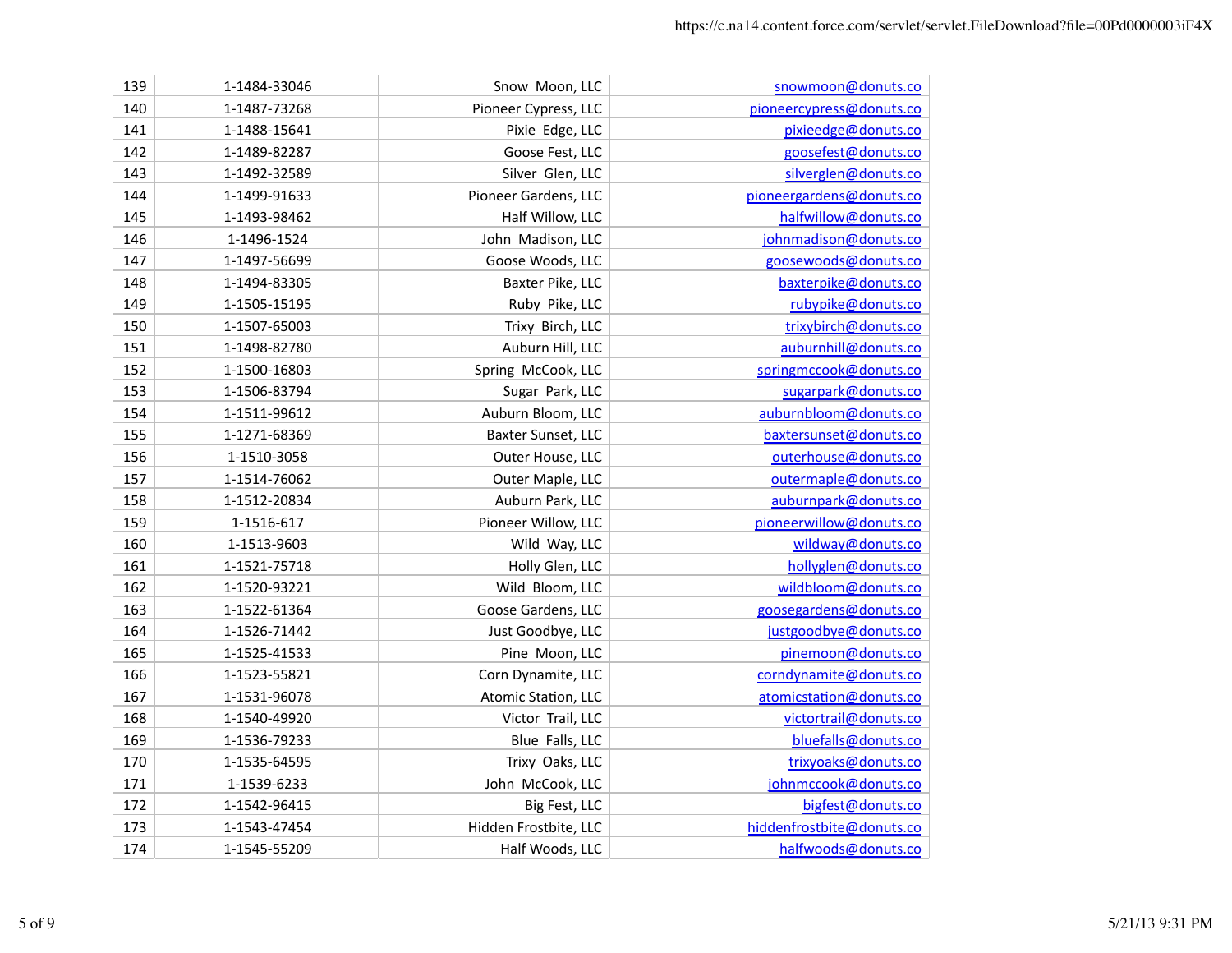| 175 | 1-1547-37710 | Outer Way, LLC        | outerway@donuts.co        |
|-----|--------------|-----------------------|---------------------------|
| 176 | 1-1546-93002 | Foggy North, LLC      | foggynorth@donuts.co      |
| 177 | 1-1544-18264 | June Woods, LLC       | junewoods@donuts.co       |
| 178 | 1-1549-37731 | Hidden Cypress, LLC   | hiddencypress@donuts.co   |
| 179 | 1-1550-65638 | Over Corner, LLC      | overcorner@donuts.co      |
| 180 | 1-1551-91953 | Dash Tigers, LLC      | dashtigers@donuts.co      |
| 181 | 1-1548-63140 | Victor Dale, LLC      | victordale@donuts.co      |
| 182 | 1-1552-8006  | Victor Frostbite, LLC | victorfrostbite@donuts.co |
| 183 | 1-1555-40996 | John Goodbye, LLC     | johngoodbye@donuts.co     |
| 184 | 1-1553-52336 | Victor Way, LLC       | victorway@donuts.co       |
| 185 | 1-1557-30317 | Fern Pass, LLC        | fernpass@donuts.co        |
| 186 | 1-1556-47497 | Lone Hollow, LLC      | lonehollow@donuts.co      |
| 187 | 1-1560-69674 | Grand Glen, LLC       | grandglen@donuts.co       |
| 188 | 1-1561-23663 | Steel Hill, LLC       | steelhill@donuts.co       |
| 189 | 1-1563-40885 | Dog Beach, LLC        | dogbeach@donuts.co        |
| 190 | 1-1566-85057 | Pixie North, LLC      | pixienorth@donuts.co      |
| 191 | 1-1567-79679 | Outer McCook, LLC     | outermccook@donuts.co     |
| 192 | 1-1564-75367 | Outer Gardens, LLC    | outergardens@donuts.co    |
| 193 | 1-1570-42842 | New Frostbite, LLC    | newfrostbite@donuts.co    |
| 194 | 1-1571-12951 | Victor Cross, LLC     | victorcross@donuts.co     |
| 195 | 1-1572-10553 | Trixy Manor, LLC      | trixymanor@donuts.co      |
| 196 | 1-1573-27315 | Hidden Bloom, LLC     | hiddenbloom@donuts.co     |
| 197 | 1-1575-53902 | Grand Turn, LLC       | grandturn@donuts.co       |
| 198 | 1-1574-83272 | Bitter Frostbite, LLC | bitterfrostbite@donuts.co |
| 199 | 1-1579-33517 | Silver Tigers, LLC    | silvertigers@donuts.co    |
| 200 | 1-1576-29395 | Magic Glen, LLC       | magicglen@donuts.co       |
| 201 | 1-1577-85976 | Sea Goodbye, LLC      | seagoodbye@donuts.co      |
| 202 | 1-1578-44109 | John Island, LLC      | johnisland@donuts.co      |
| 203 | 1-1582-80831 | Wild Frostbite, LLC   | wildfrostbite@donuts.co   |
| 204 | 1-1581-70192 | Sugar Glen, LLC       | sugarglen@donuts.co       |
| 205 | 1-1580-67148 | Sea Corner, LLC       | seacorner@donuts.co       |
| 206 | 1-1585-29698 | Foggy Sky, LLC        | foggysky@donuts.co        |
| 207 | 1-1583-6697  | Foggy Moon, LLC       | foggymoon@donuts.co       |
| 208 | 1-1584-14507 | Snow Galley, LLC      | snowgalley@donuts.co      |
| 209 | 1-1586-62771 | Spring Tigers, LLC    | springtigers@donuts.co    |
| 210 | 1-1589-56456 | Sugar Mill, LLC       | sugarmill@donuts.co       |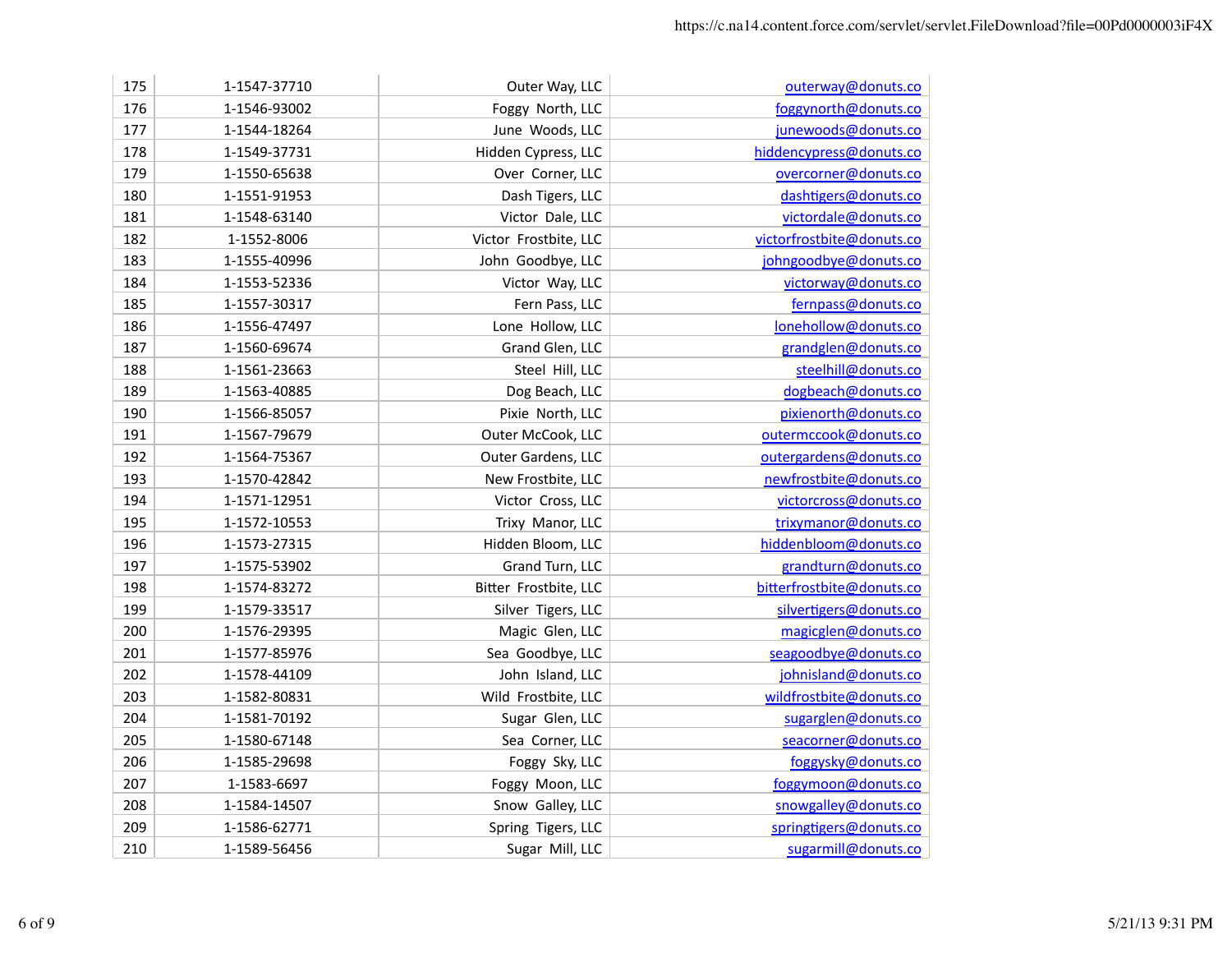| 211 | 1-1587-4615  | Binky Mill, LLC    | binkymill@donuts.co    |
|-----|--------------|--------------------|------------------------|
| 212 | 1-1590-83448 | Magic Birch, LLC   | magicbirch@donuts.co   |
| 213 | 1-1588-73251 | Big Pass, LLC      | bigpass@donuts.co      |
| 214 | 1-1588-73251 | Steel Goodbye, LLC | steelgoodbye@donuts.co |
| 215 | 1-1594-21696 | Black Orchard, LLC | blackorchard@donuts.co |
| 216 | 1-1593-8224  | Tin Dale, LLC      | tindale@donuts.co      |
| 217 | 1-1597-13898 | New North, LLC     | newnorth@donuts.co     |
| 218 | 1-1598-77594 | Dash Bloom, LLC    | dashbloom@donuts.co    |
| 219 | 1-1603-97736 | Grand Island, LLC  | grandisland@donuts.co  |
| 220 | 1-1595-97277 | Steel Keep, LLC    | steelkeep@donuts.co    |
| 221 | 1-1606-68851 | New Cypress, LLC   | newcypress@donuts.co   |
| 222 | 1-1604-36499 | Pearl Town, LLC    | pearltown@donuts.co    |
| 223 | 1-1600-90191 | Big Hollow, LLC    | bighollow@donuts.co    |
| 224 | 1-1611-39225 | Lone Sunset, LLC   | lonesunset@donuts.co   |
| 225 | 1-1615-74729 | Binky Glen, LLC    | binkyglen@donuts.co    |
| 226 | 1-1610-3807  | Snow Avenue, LLC   | snowavenue@donuts.co   |
| 227 | 1-1607-34771 | Extra Cover, LLC   | extracover@donuts.co   |
| 228 | 1-1131-85666 | Ruby Moon, LLC     | rubymoon@donuts.co     |
| 229 | 1-1612-2805  | Atomic Cross, LLC  | atomiccross@donuts.co  |
| 230 | 1-1616-69474 | Snow Park, LLC     | snowpark@donuts.co     |
| 231 | 1-1617-57149 | Half Bloom, LLC    | halfbloom@donuts.co    |
| 232 | 1-1618-18834 | Outer Orchard, LLC | outerorchard@donuts.co |
| 233 | 1-1624-75239 | Delta Orchard, LLC | deltaorchard@donuts.co |
| 234 | 1-1622-67844 | Little Galley, LLC | littlegalley@donuts.co |
| 235 | 1-1627-1624  | Outer Moon, LLC    | outermoon@donuts.co    |
| 236 | 1-1626-61742 | Bitter McCook, LLC | bittermccook@donuts.co |
| 237 | 1-1625-43519 | Fern Trail, LLC    | ferntrail@donuts.co    |
| 238 | 1-1628-41321 | Fox Castle, LLC    | foxcastle@donuts.co    |
| 239 | 1-1630-4186  | Binky Galley, LLC  | binkygalley@donuts.co  |
| 240 | 1-1632-57390 | Sugar Maple, LLC   | sugarmaple@donuts.co   |
| 241 | 1-1631-16988 | Sea Tigers, LLC    | seatigers@donuts.co    |
| 242 | 1-1633-36635 | Snow Beach, LLC    | snowbeach@donuts.co    |
| 243 | 1-1634-15520 | Fern Madison, LLC  | fernmadison@donuts.co  |
| 244 | 1-1637-12997 | Corn Mill, LLC     | cornmill@donuts.co     |
| 245 | 1-1636-27531 | Wild Lake, LLC     | wildlake@donuts.co     |
| 246 | 1-1635-18982 | Foggy Shadow, LLC  | foggyshadow@donuts.co  |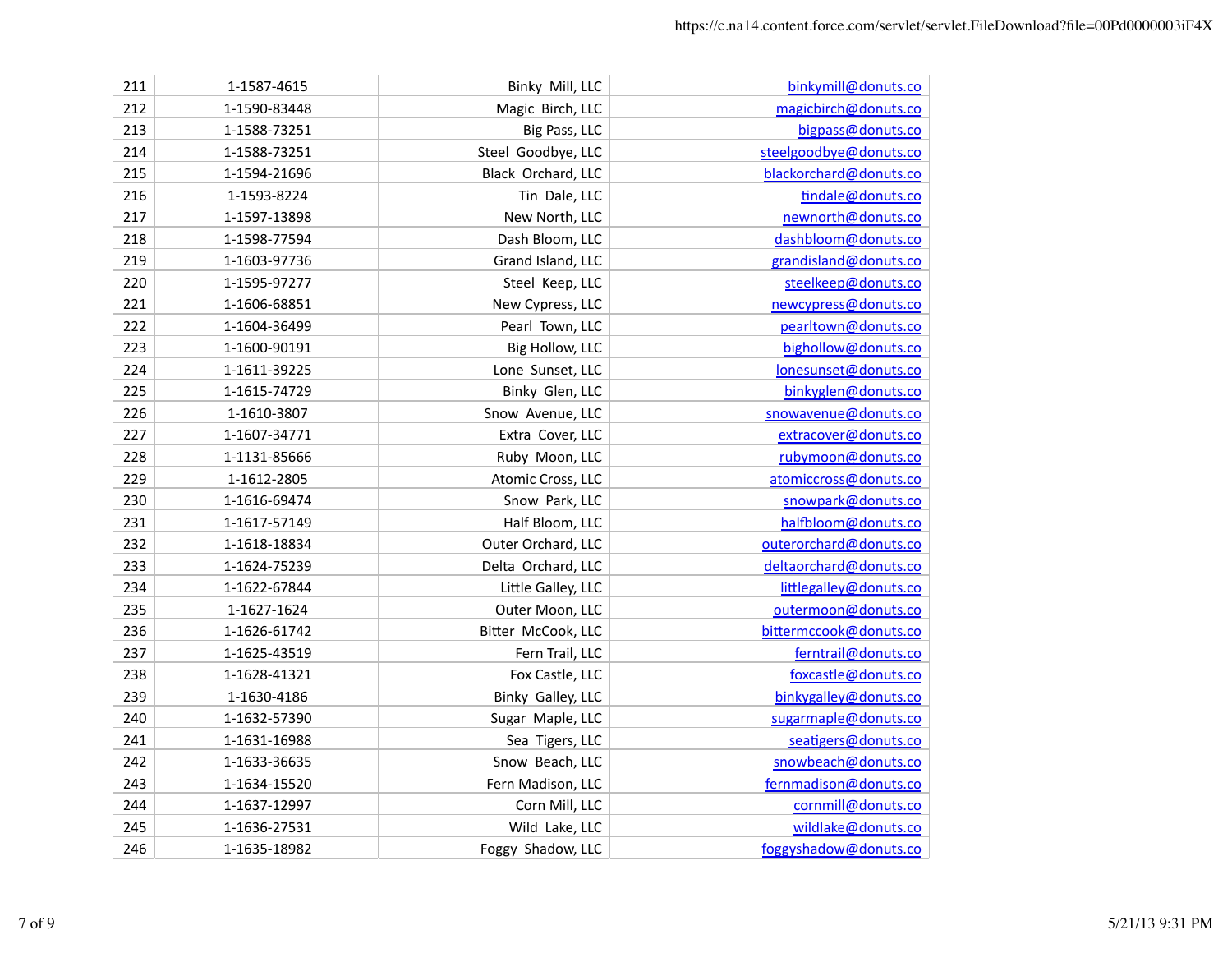| 247 | 1-1621-97265 | Over Birch, LLC      | overbirch@donuts.co      |
|-----|--------------|----------------------|--------------------------|
| 248 | 1-1623-664   | Ruby Town, LLC       | rubytown@donuts.co       |
| 249 | 1-1620-15722 | Silver Cover, LLC    | silvercover@donuts.co    |
| 250 | 1-1619-92115 | Foggy Sunset, LLC    | foggysunset@donuts.co    |
| 251 | 1-1614-27785 | Steel Edge, LLC      | steeledge@donuts.co      |
| 252 | 1-1613-64465 | Extra Beach, LLC     | extrabeach@donuts.co     |
| 253 | 1-1609-60839 | Sand Dale, LLC       | sanddale@donuts.co       |
| 254 | 1-1608-9291  | Spring Goodbye, LLC  | springgoodbye@donuts.co  |
| 255 | 1-1605-75916 | Romeo Birch, LLC     | romeobirch@donuts.co     |
| 256 | 1-1602-30813 | Binky Moon, LLC      | binkymoon@donuts.co      |
| 257 | 1-1596-35125 | Dog Bloom, LLC       | dogbloom@donuts.co       |
| 258 | 1-1601-42282 | Atomic Fields, LLC   | atomicfields@donuts.co   |
| 259 | 1-1591-23028 | Half Falls, LLC      | halffalls@donuts.co      |
| 260 | 1-1568-22230 | Grand Orchard, LLC   | grandorchard@donuts.co   |
| 261 | 1-1569-96051 | Tin Avenue, LLC      | tinavenue@donuts.co      |
| 262 | 1-1565-27165 | Dash Cypress, LLC    | dashcypress@donuts.co    |
| 263 | 1-1562-9879  | Storm Orchard, LLC   | stormorchard@donuts.co   |
| 264 | 1-1558-74769 | Pine Falls, LLC      | pinefalls@donuts.co      |
| 265 | 1-1559-19356 | Atomic Lake, LLC     | atomiclake@donuts.co     |
| 266 | 1-1554-19894 | Lone Moon, LLC       | lonemoon@donuts.co       |
| 267 | 1-1639-5968  | Auburn Falls, LLC    | auburnfalls@donuts.co    |
| 268 | 1-1640-29241 | Cotton Bloom, LLC    | cottonbloom@donuts.co    |
| 269 | 1-1641-67063 | Blue Tigers, LLC     | bluetigers@donuts.co     |
| 270 | 1-1638-77826 | Atomic McCook, LLC   | atomicmccook@donuts.co   |
| 271 | 1-1646-17411 | Victor Manor, LLC    | victormanor@donuts.co    |
| 272 | 1-1644-52968 | Corn Willow, LLC     | cornwillow@donuts.co     |
| 273 | 1-1645-45928 | Dog Edge, LLC        | dogedge@donuts.co        |
| 274 | 1-1643-67659 | Pearl Woods, LLC     | pearlwoods@donuts.co     |
| 275 | 1-1653-6258  | Pioneer North, LLC   | pioneernorth@donuts.co   |
| 276 | 1-1648-61876 | Sugar Station, LLC   | sugarstation@donuts.co   |
| 277 | 1-1655-79604 | Koko Moon, LLC       | kokomoon@donuts.co       |
| 278 | 1-1650-66027 | Pioneer Orchard, LLC | pioneerorchard@donuts.co |
| 279 | 1-1654-94203 | Little Manor, LLC    | littlemanor@donuts.co    |
| 280 | 1-1652-41660 | Wild Willow, LLC     | wildwillow@donuts.co     |
| 281 | 1-1656-46642 | Boss Castle, LLC     | bosscastle@donuts.co     |
| 282 | 1-1651-77163 | Little Station, LLC  | littlestation@donuts.co  |